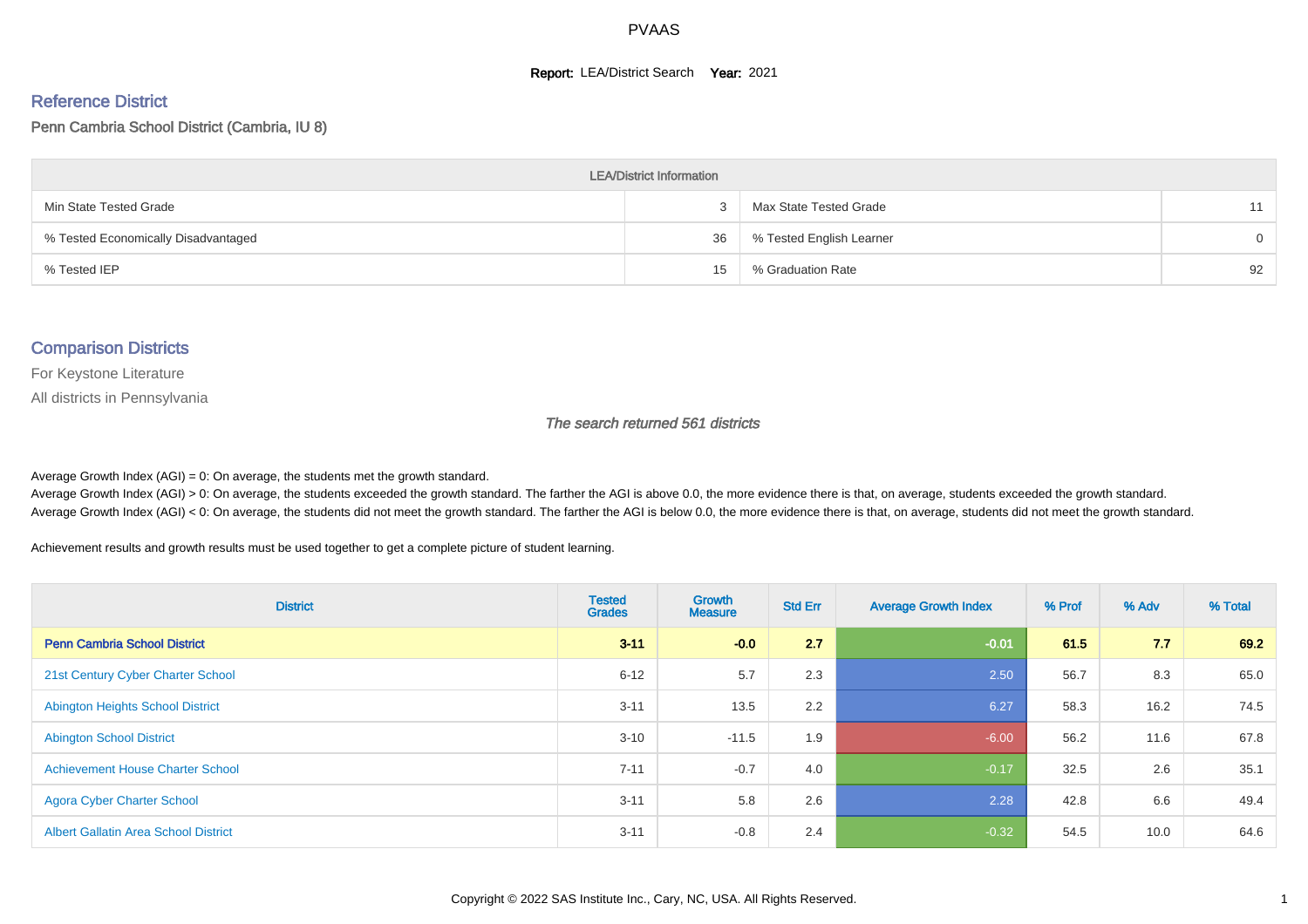| <b>District</b>                          | <b>Tested</b><br><b>Grades</b> | <b>Growth</b><br><b>Measure</b> | <b>Std Err</b> | <b>Average Growth Index</b> | % Prof | % Adv   | % Total |
|------------------------------------------|--------------------------------|---------------------------------|----------------|-----------------------------|--------|---------|---------|
| <b>Penn Cambria School District</b>      | $3 - 11$                       | $-0.0$                          | 2.7            | $-0.01$                     | 61.5   | 7.7     | 69.2    |
| <b>Aliquippa School District</b>         | $3 - 11$                       | $-9.0$                          | 4.2            | $-2.14$                     | 11.0   | $0.0\,$ | 11.0    |
| <b>Allegheny Valley School District</b>  | $3 - 11$                       | 8.5                             | 3.9            | 2.17                        | 53.1   | 12.2    | 65.3    |
| Allegheny-Clarion Valley School District | $3 - 10$                       | 7.8                             | 4.7            | 1.65                        | 53.3   | 3.3     | 56.7    |
| <b>Allentown City School District</b>    | $3 - 12$                       | 5.3                             | 1.4            | 3.88                        | 25.3   | 2.7     | 28.0    |
| <b>Altoona Area School District</b>      | $3 - 12$                       | 3.3                             | 1.6            | 1.99                        | 47.7   | 8.2     | 55.9    |
| Ambridge Area School District            | $3 - 12$                       | 9.1                             | 2.6            | 3.46                        | 50.4   | 10.7    | 61.1    |
| <b>Annville-Cleona School District</b>   | $3 - 12$                       | $-12.1$                         | 2.7            | $-4.46$                     | 34.9   | 7.8     | 42.6    |
| <b>Antietam School District</b>          | $3 - 10$                       | $-4.3$                          | 3.8            | $-1.13$                     | 36.4   | 5.4     | 41.8    |
| <b>Apollo-Ridge School District</b>      | $3 - 12$                       | $-4.7$                          | 3.7            | $-1.24$                     | 50.0   | 10.0    | 60.0    |
| <b>Armstrong School District</b>         | $3 - 11$                       | 2.6                             | 1.7            | 1.53                        | 51.5   | 6.1     | 57.6    |
| <b>Athens Area School District</b>       | $3 - 11$                       | 1.6                             | 2.5            | 0.64                        | 46.9   | 7.6     | 54.5    |
| <b>Austin Area School District</b>       | $3 - 11$                       | $-5.7$                          | 6.4            | $-0.90$                     | 33.3   | 5.6     | 38.9    |
| <b>Avella Area School District</b>       | $3 - 12$                       | $-0.3$                          | 4.7            | $-0.05$                     | 49.3   | 14.5    | 63.8    |
| <b>Avon Grove Charter School</b>         | $3 - 11$                       | 9.0                             | 2.9            | 3.13                        | 58.8   | 16.7    | 75.5    |
| <b>Avon Grove School District</b>        | $3 - 10$                       | 10.0                            | 1.6            | 6.26                        | 56.3   | 18.6    | 74.9    |
| <b>Avonworth School District</b>         | $3 - 10$                       | $-12.6$                         | 3.1            | $-4.01$                     | 59.8   | 4.6     | 64.4    |
| <b>Bald Eagle Area School District</b>   | $3 - 11$                       | $-2.1$                          | 2.7            | $-0.75$                     | 48.4   | 9.4     | 57.7    |
| <b>Baldwin-Whitehall School District</b> | $3 - 11$                       | 1.8                             | 1.9            | 0.94                        | 58.6   | 8.6     | 67.1    |
| <b>Bangor Area School District</b>       | $3 - 12$                       | $-0.9$                          | 2.0            | $-0.43$                     | 44.3   | 4.7     | 49.0    |
| <b>Beaver Area School District</b>       | $3 - 10$                       | 4.7                             | 2.4            | 1.94                        | 57.4   | 16.8    | 74.2    |
| <b>Bedford Area School District</b>      | $3 - 11$                       | 2.5                             | 2.6            | 0.93                        | 48.5   | 10.0    | 58.5    |
| <b>Belle Vernon Area School District</b> | $3 - 11$                       | 6.5                             | 2.6            | 2.44                        | 55.6   | 11.1    | 66.7    |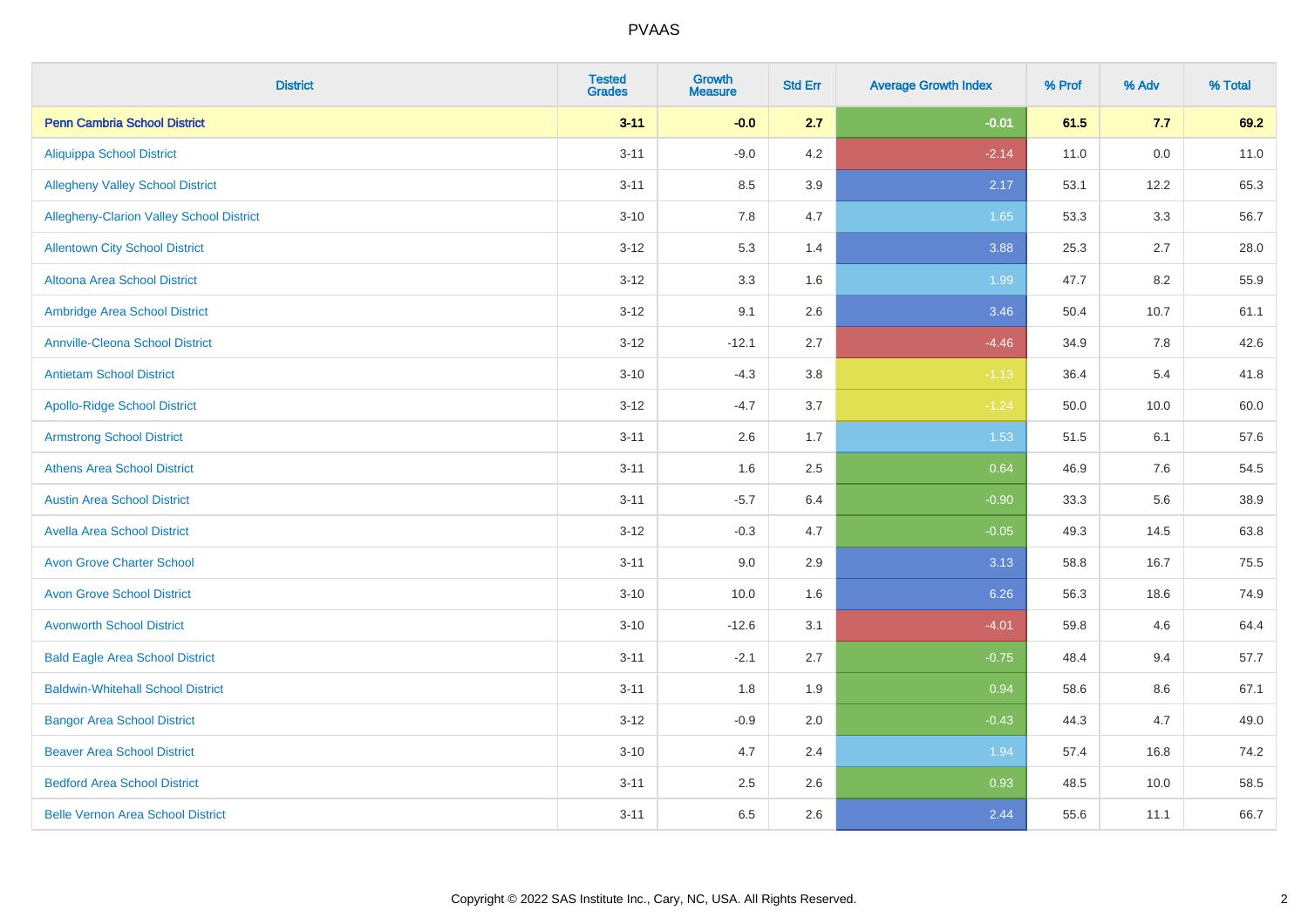| <b>District</b>                              | <b>Tested</b><br><b>Grades</b> | <b>Growth</b><br><b>Measure</b> | <b>Std Err</b> | <b>Average Growth Index</b> | % Prof | % Adv | % Total |
|----------------------------------------------|--------------------------------|---------------------------------|----------------|-----------------------------|--------|-------|---------|
| <b>Penn Cambria School District</b>          | $3 - 11$                       | $-0.0$                          | 2.7            | $-0.01$                     | 61.5   | 7.7   | 69.2    |
| <b>Bellefonte Area School District</b>       | $3 - 11$                       | $-0.4$                          | 2.2            | $-0.17$                     | 47.6   | 10.6  | 58.2    |
| <b>Bellwood-Antis School District</b>        | $3 - 10$                       | $-1.2$                          | 3.2            | $-0.39$                     | 55.1   | 10.1  | 65.2    |
| <b>Belmont Charter School</b>                | $3 - 10$                       | 16.0                            | 6.5            | 2.45                        | 64.3   | 0.0   | 64.3    |
| <b>Bensalem Township School District</b>     | $3 - 11$                       | 1.6                             | 1.6            | 0.98                        | 38.8   | 8.3   | 47.1    |
| <b>Benton Area School District</b>           | $3 - 10$                       | $-9.7$                          | 4.5            | $-2.18$                     | 43.2   | 5.4   | 48.6    |
| <b>Bentworth School District</b>             | $3 - 11$                       | 5.7                             | 3.2            | 1.75                        | 44.2   | 19.5  | 63.6    |
| <b>Berlin Brothersvalley School District</b> | $3 - 11$                       | 4.0                             | 4.2            | 0.96                        | 48.8   | 14.0  | 62.8    |
| <b>Bermudian Springs School District</b>     | $3 - 11$                       | $-5.5$                          | 2.9            | $-1.94$                     | 56.4   | 6.8   | 63.2    |
| <b>Berwick Area School District</b>          | $3 - 11$                       | $-9.3$                          | 2.6            | $-3.59$                     | 42.1   | 5.5   | 47.6    |
| <b>Bethel Park School District</b>           | $3 - 11$                       | 5.6                             | 1.8            | 3.18                        | 65.3   | 18.6  | 83.9    |
| <b>Bethlehem Area School District</b>        | $3 - 11$                       | 9.3                             | 1.1            | 8.15                        | 44.7   | 12.0  | 56.7    |
| <b>Bethlehem-Center School District</b>      | $3 - 10$                       | 8.1                             | 3.3            | 2.46                        | 35.1   | 1.4   | 36.5    |
| <b>Big Beaver Falls Area School District</b> | $3 - 11$                       | $-3.9$                          | 3.3            | $-1.18$                     | 34.1   | 3.5   | 37.6    |
| <b>Big Spring School District</b>            | $3 - 11$                       | $-9.8$                          | 2.4            | $-4.00$                     | 38.6   | 8.9   | 47.5    |
| <b>Blackhawk School District</b>             | $3 - 11$                       | 4.7                             | 2.3            | 2.01                        | 55.8   | 8.8   | 64.6    |
| <b>Blacklick Valley School District</b>      | $3 - 11$                       | 8.0                             | 4.3            | 1.85                        | 34.1   | 0.0   | 34.1    |
| <b>Blairsville-Saltsburg School District</b> | $3 - 11$                       | $-8.0$                          | 3.0            | $-2.68$                     | 37.3   | 7.0   | 44.3    |
| <b>Bloomsburg Area School District</b>       | $3 - 10$                       | 0.7                             | 3.0            | 0.23                        | 55.9   | 11.8  | 67.6    |
| <b>Blue Mountain School District</b>         | $3 - 10$                       | $-5.8$                          | 2.3            | $-2.56$                     | 46.6   | 8.5   | 55.1    |
| <b>Blue Ridge School District</b>            | $3 - 11$                       | $-0.5$                          | 3.6            | $-0.12$                     | 44.6   | 3.1   | 47.7    |
| <b>Boyertown Area School District</b>        | $3 - 11$                       | $-4.7$                          | 1.5            | $-3.17$                     | 55.2   | 11.3  | 66.5    |
| <b>Bradford Area School District</b>         | $3 - 12$                       | $-9.3$                          | 2.4            | $-3.87$                     | 45.8   | 8.3   | 54.2    |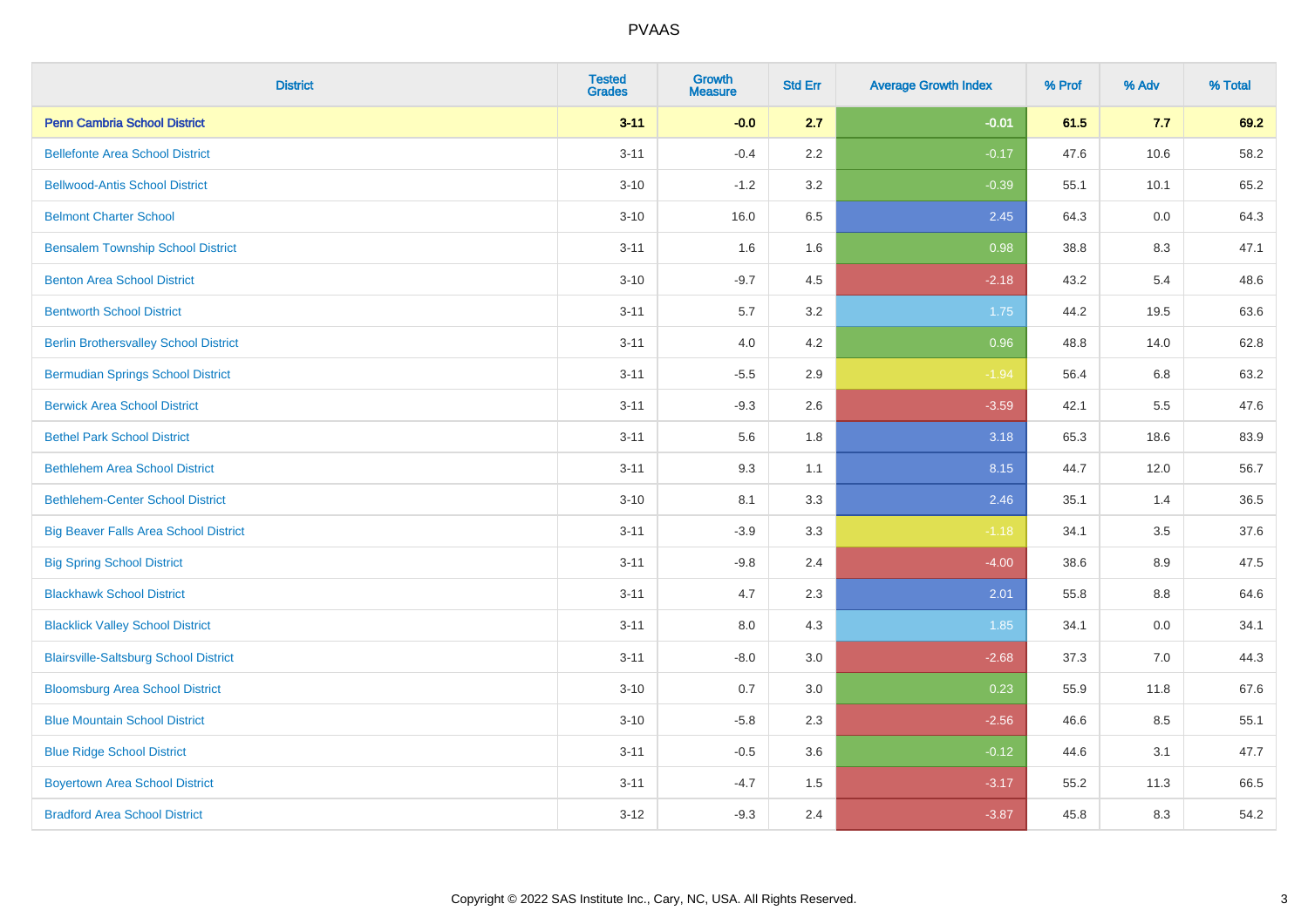| <b>District</b>                                 | <b>Tested</b><br><b>Grades</b> | Growth<br><b>Measure</b> | <b>Std Err</b> | <b>Average Growth Index</b> | % Prof | % Adv   | % Total |
|-------------------------------------------------|--------------------------------|--------------------------|----------------|-----------------------------|--------|---------|---------|
| <b>Penn Cambria School District</b>             | $3 - 11$                       | $-0.0$                   | 2.7            | $-0.01$                     | 61.5   | 7.7     | 69.2    |
| <b>Brandywine Heights Area School District</b>  | $3 - 11$                       | $-4.9$                   | 2.7            | $-1.81$                     | 49.2   | 8.2     | 57.4    |
| <b>Brentwood Borough School District</b>        | $3 - 11$                       | $-5.3$                   | 3.0            | $-1.72$                     | 52.0   | 6.1     | 58.2    |
| <b>Bristol Borough School District</b>          | $3 - 12$                       | $-4.3$                   | 3.4            | $-1.27$                     | 39.7   | 1.3     | 41.0    |
| <b>Bristol Township School District</b>         | $3 - 11$                       | $-13.9$                  | 2.0            | $-7.05$                     | 31.0   | 3.7     | 34.7    |
| <b>Brockway Area School District</b>            | $3 - 11$                       | 0.6                      | 3.6            | 0.16                        | 49.2   | 7.7     | 56.9    |
| <b>Brookville Area School District</b>          | $3 - 11$                       | 6.9                      | 3.0            | 2.30                        | 55.2   | 15.6    | 70.8    |
| <b>Brownsville Area School District</b>         | $3 - 12$                       | $-7.2$                   | 3.9            | $-1.83$                     | 34.4   | 6.1     | 40.5    |
| <b>Bucks County Technical High School</b>       | $9 - 10$                       | $-12.0$                  | 2.5            | $-4.84$                     | 35.9   | 3.2     | 39.2    |
| <b>Burgettstown Area School District</b>        | $3 - 11$                       | $-2.1$                   | 3.4            | $-0.62$                     | 50.0   | 1.4     | 51.4    |
| <b>Burrell School District</b>                  | $3 - 11$                       | 4.5                      | 3.1            | 1.48                        | 58.5   | 13.8    | 72.3    |
| <b>Butler Area School District</b>              | $3 - 11$                       | $-6.5$                   | 1.5            | $-4.26$                     | 42.5   | 9.4     | 51.9    |
| California Area School District                 | $3 - 10$                       | $-7.3$                   | 3.6            | $-2.02$                     | 42.6   | 9.8     | 52.5    |
| Cambria Heights School District                 | $3 - 10$                       | $-4.1$                   | 3.1            | $-1.32$                     | 51.0   | $6.0\,$ | 57.0    |
| <b>Camp Hill School District</b>                | $3 - 12$                       | 2.3                      | 3.0            | 0.78                        | 53.6   | 17.5    | 71.1    |
| Canon-Mcmillan School District                  | $3 - 11$                       | $-0.8$                   | 1.6            | $-0.50$                     | 58.7   | 15.9    | 74.6    |
| <b>Canton Area School District</b>              | $3 - 11$                       | $-5.5$                   | 3.2            | $-1.75$                     | 40.7   | 2.3     | 43.0    |
| Capital Area School for the Arts Charter School | $9 - 11$                       | 5.8                      | 4.1            | 1.39                        | 59.3   | 18.6    | 78.0    |
| <b>Carbon Career &amp; Technical Institute</b>  | $9 - 11$                       | $-5.7$                   | 3.6            | $-1.59$                     | 34.5   | 1.2     | 35.7    |
| <b>Carbondale Area School District</b>          | $3 - 10$                       | 7.4                      | 3.3            | 2.25                        | 56.6   | 2.6     | 59.2    |
| <b>Carlisle Area School District</b>            | $3 - 11$                       | $-5.3$                   | 1.9            | $-2.81$                     | 54.0   | 6.3     | 60.3    |
| <b>Carlynton School District</b>                | $3 - 11$                       | 7.3                      | 3.3            | 2.22                        | 41.0   | 10.5    | 51.6    |
| <b>Carmichaels Area School District</b>         | $3 - 10$                       | $-9.3$                   | 3.3            | $-2.81$                     | 35.1   | 1.4     | 36.5    |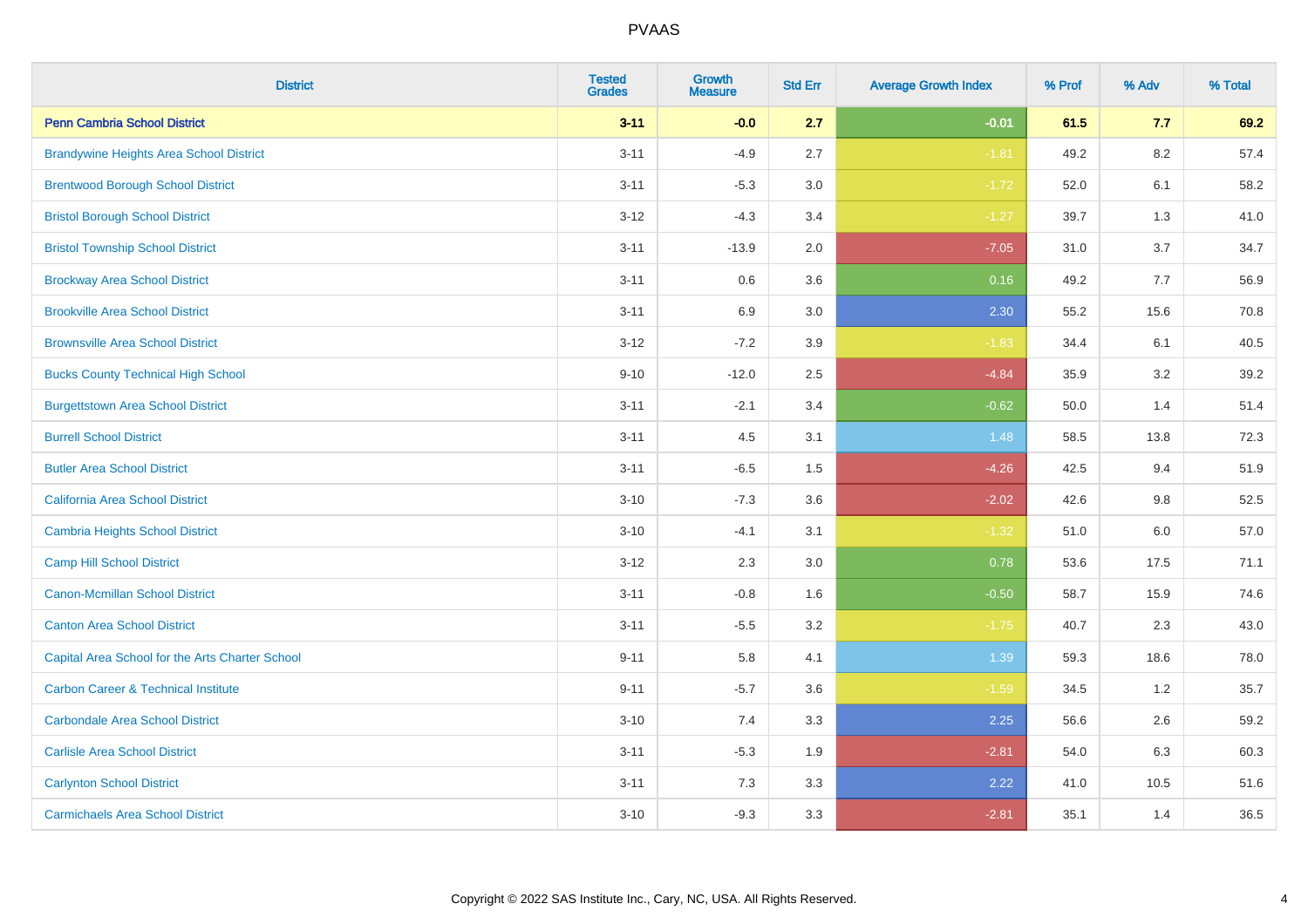| <b>District</b>                                         | <b>Tested</b><br><b>Grades</b> | <b>Growth</b><br><b>Measure</b> | <b>Std Err</b> | <b>Average Growth Index</b> | % Prof | % Adv | % Total |
|---------------------------------------------------------|--------------------------------|---------------------------------|----------------|-----------------------------|--------|-------|---------|
| <b>Penn Cambria School District</b>                     | $3 - 11$                       | $-0.0$                          | 2.7            | $-0.01$                     | 61.5   | 7.7   | 69.2    |
| Catasauqua Area School District                         | $3 - 12$                       | $-12.1$                         | 3.0            | $-4.00$                     | 36.8   | 7.6   | 44.3    |
| <b>Centennial School District</b>                       | $3 - 10$                       | 7.1                             | 1.7            | 4.29                        | 50.1   | 8.7   | 58.9    |
| Center For Student Learning Charter School At Pennsbury | $6 - 12$                       | $-2.9$                          | 6.1            | $-0.47$                     | 42.9   | 0.0   | 42.9    |
| <b>Central Bucks School District</b>                    | $3 - 11$                       | 1.6                             | 0.9            | 1.66                        | 63.0   | 16.8  | 79.8    |
| <b>Central Cambria School District</b>                  | $3 - 11$                       | 3.0                             | 2.5            | 1.17                        | 56.2   | 9.7   | 66.0    |
| <b>Central Columbia School District</b>                 | $3 - 12$                       | $-4.8$                          | 2.6            | $-1.86$                     | 53.7   | 14.8  | 68.5    |
| <b>Central Dauphin School District</b>                  | $3 - 11$                       | 4.4                             | 1.3            | 3.32                        | 53.3   | 7.4   | 60.7    |
| <b>Central Fulton School District</b>                   | $3 - 11$                       | $-0.5$                          | 3.5            | $-0.14$                     | 51.4   | 8.6   | 60.0    |
| <b>Central Greene School District</b>                   | $3 - 11$                       | $-1.6$                          | 2.8            | $-0.55$                     | 54.2   | 2.8   | 57.0    |
| <b>Central Valley School District</b>                   | $3 - 10$                       | 4.8                             | 2.4            | 1.98                        | 56.9   | 9.0   | 65.9    |
| <b>Central York School District</b>                     | $3 - 12$                       | 12.3                            | 1.7            | 7.20                        | 55.5   | 11.5  | 67.0    |
| <b>Chambersburg Area School District</b>                | $3 - 11$                       | $-9.5$                          | 1.3            | $-7.20$                     | 42.7   | 8.6   | 51.4    |
| <b>Charleroi School District</b>                        | $3 - 11$                       | $-2.6$                          | 3.0            | $-0.86$                     | 55.7   | 7.4   | 63.1    |
| <b>Chartiers Valley School District</b>                 | $3 - 11$                       | $-1.7$                          | 2.0            | $-0.81$                     | 54.7   | 8.4   | 63.1    |
| <b>Chartiers-Houston School District</b>                | $3 - 10$                       | $-8.6$                          | 3.5            | $-2.41$                     | 59.7   | 4.5   | 64.2    |
| <b>Cheltenham School District</b>                       | $3 - 11$                       | $-1.4$                          | 2.1            | $-0.67$                     | 46.1   | 10.0  | 56.1    |
| <b>Chester Charter Scholars Academy Charter School</b>  | $3 - 12$                       | 8.4                             | 4.1            | 2.03                        | 23.4   | 0.0   | 23.4    |
| <b>Chester-Upland School District</b>                   | $3 - 11$                       | $-0.3$                          | 2.7            | $-0.09$                     | 13.8   | 0.8   | 14.6    |
| <b>Chestnut Ridge School District</b>                   | $3 - 12$                       | $-3.4$                          | 2.9            | $-1.17$                     | 46.6   | 5.8   | 52.4    |
| <b>Chichester School District</b>                       | $3 - 11$                       | $-2.7$                          | 2.3            | $-1.17$                     | 44.6   | 6.6   | 51.2    |
| <b>City CHS</b>                                         | $10 - 11$                      | 13.6                            | 2.7            | 5.12                        | 45.8   | 3.0   | 48.8    |
| <b>Clairton City School District</b>                    | $3 - 11$                       | 3.5                             | 3.7            | 0.95                        | 13.4   | 0.0   | 13.4    |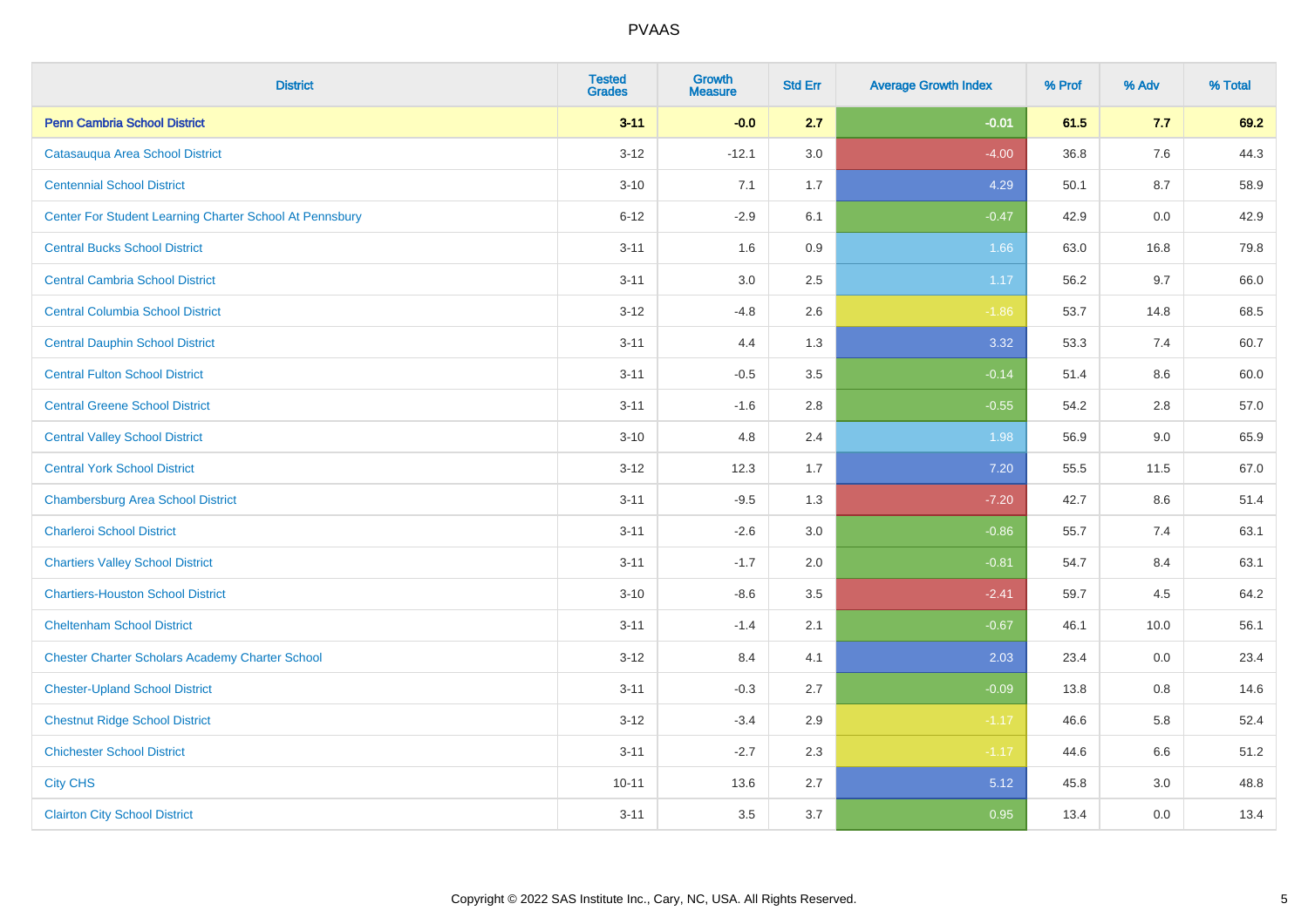| <b>District</b>                                    | <b>Tested</b><br><b>Grades</b> | <b>Growth</b><br><b>Measure</b> | <b>Std Err</b> | <b>Average Growth Index</b> | % Prof | % Adv | % Total |
|----------------------------------------------------|--------------------------------|---------------------------------|----------------|-----------------------------|--------|-------|---------|
| <b>Penn Cambria School District</b>                | $3 - 11$                       | $-0.0$                          | 2.7            | $-0.01$                     | 61.5   | 7.7   | 69.2    |
| <b>Clarion Area School District</b>                | $3 - 11$                       | 10.3                            | 4.1            | 2.51                        | 45.4   | 14.6  | 60.0    |
| <b>Clarion-Limestone Area School District</b>      | $3 - 12$                       | $-2.5$                          | 4.1            | $-0.60$                     | 56.8   | 6.8   | 63.6    |
| <b>Claysburg-Kimmel School District</b>            | $3 - 11$                       | $-5.7$                          | 4.0            | $-1.42$                     | 42.9   | 8.2   | 51.0    |
| <b>Clearfield Area School District</b>             | $3 - 10$                       | $-9.4$                          | 2.6            | $-3.56$                     | 43.0   | 3.1   | 46.1    |
| <b>Coatesville Area School District</b>            | $3 - 11$                       | $-4.4$                          | 1.7            | $-2.62$                     | 36.3   | 4.2   | 40.5    |
| <b>Cocalico School District</b>                    | $3 - 11$                       | 10.6                            | 2.0            | 5.18                        | 50.8   | 14.1  | 64.8    |
| <b>Collegium Charter School</b>                    | $3 - 10$                       | 5.9                             | 2.5            | 2.33                        | 38.1   | 7.9   | 46.0    |
| <b>Colonial School District</b>                    | $3 - 11$                       | 14.0                            | 1.7            | 8.21                        | 60.2   | 19.6  | 79.8    |
| <b>Columbia Borough School District</b>            | $3 - 12$                       | $-3.1$                          | 3.5            | $-0.89$                     | 29.5   | 1.9   | 31.4    |
| Columbia-Montour AVTS                              | $9 - 10$                       | $-12.5$                         | 3.0            | $-4.16$                     | 22.3   | 0.6   | 22.9    |
| <b>Commodore Perry School District</b>             | $3 - 11$                       | 3.2                             | 5.5            | 0.58                        | 58.3   | 0.0   | 58.3    |
| <b>Commonwealth Charter Academy Charter School</b> | $3 - 10$                       | 9.1                             | 1.9            | 4.90                        | 47.2   | 9.1   | 56.3    |
| Community Academy Of Philadelphia Charter School   | $3 - 11$                       | 5.8                             | 2.7            | 2.12                        | 26.7   | 0.9   | 27.6    |
| <b>Conemaugh Township Area School District</b>     | $3 - 12$                       | $-3.7$                          | 3.4            | $-1.09$                     | 53.8   | 17.6  | 71.4    |
| <b>Conemaugh Valley School District</b>            | $3 - 12$                       | $-3.2$                          | 4.1            | $-0.78$                     | 48.2   | 5.6   | 53.7    |
| <b>Conestoga Valley School District</b>            | $3 - 11$                       | 8.7                             | 1.8            | 4.69                        | 60.3   | 13.5  | 73.8    |
| <b>Conewago Valley School District</b>             | $3 - 12$                       | $-0.9$                          | 2.0            | $-0.45$                     | 51.7   | 9.6   | 61.3    |
| <b>Conneaut School District</b>                    | $3 - 12$                       | $-7.5$                          | 2.6            | $-2.91$                     | 38.4   | 7.4   | 45.8    |
| <b>Connellsville Area School District</b>          | $3 - 11$                       | 6.1                             | 2.0            | 3.05                        | 45.4   | 7.8   | 53.2    |
| <b>Conrad Weiser Area School District</b>          | $3 - 11$                       | 3.6                             | 2.2            | 1.63                        | 52.1   | 2.1   | 54.2    |
| <b>Cornell School District</b>                     | $3 - 11$                       | $-1.6$                          | 5.0            | $-0.32$                     | 33.8   | 1.5   | 35.4    |
| <b>Cornwall-Lebanon School District</b>            | $3 - 11$                       | 8.3                             | 1.6            | 5.08                        | 47.2   | 8.4   | 55.6    |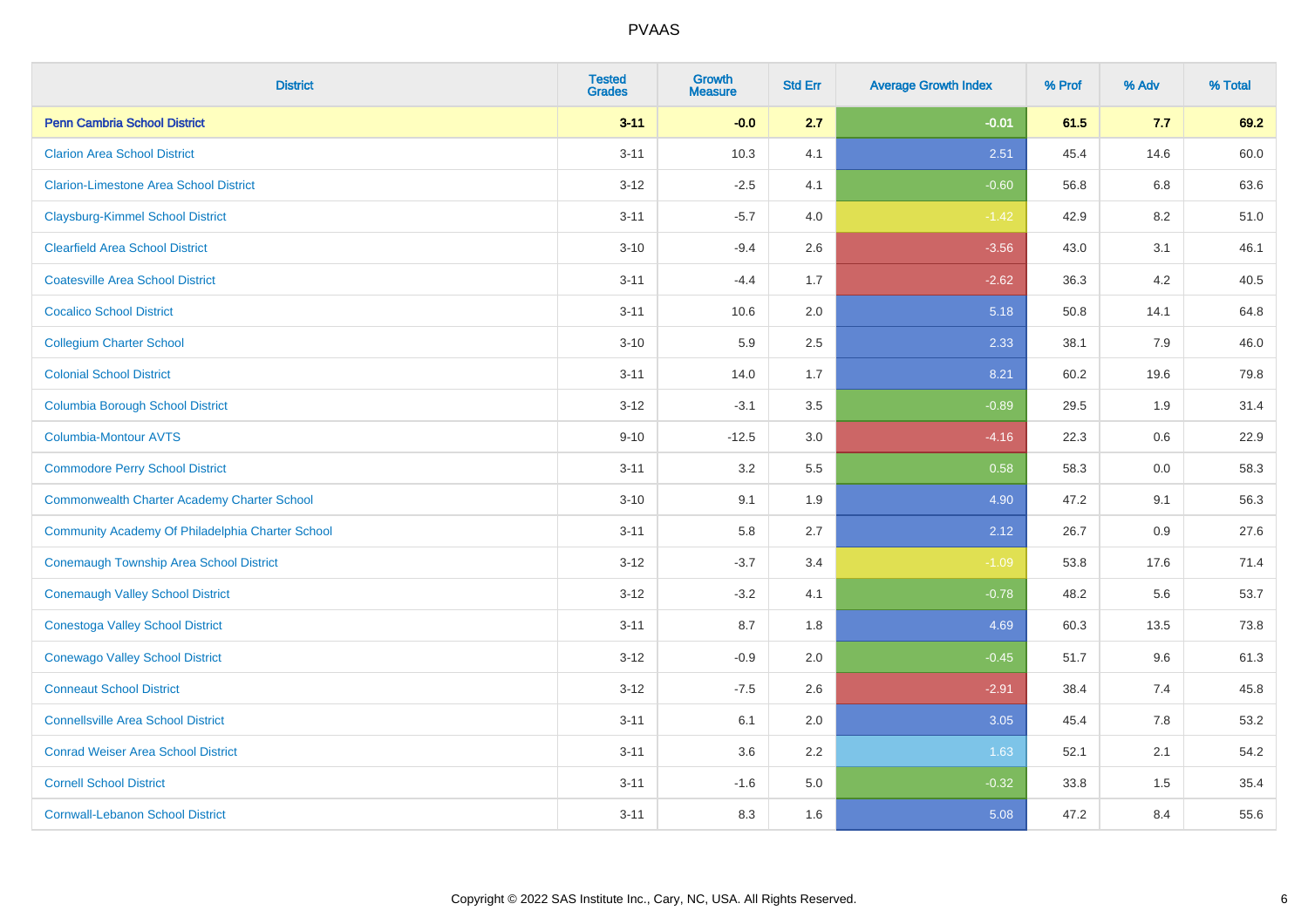| <b>District</b>                          | <b>Tested</b><br><b>Grades</b> | <b>Growth</b><br><b>Measure</b> | <b>Std Err</b> | <b>Average Growth Index</b> | % Prof | % Adv | % Total |
|------------------------------------------|--------------------------------|---------------------------------|----------------|-----------------------------|--------|-------|---------|
| <b>Penn Cambria School District</b>      | $3 - 11$                       | $-0.0$                          | 2.7            | $-0.01$                     | 61.5   | 7.7   | 69.2    |
| <b>Corry Area School District</b>        | $3 - 11$                       | $-5.3$                          | 2.6            | $-2.03$                     | 38.5   | 6.0   | 44.5    |
| <b>Coudersport Area School District</b>  | $3 - 11$                       | 7.7                             | 3.7            | 2.06                        | 55.7   | 8.2   | 63.9    |
| <b>Council Rock School District</b>      | $3 - 11$                       | 8.9                             | 1.2            | 7.65                        | 62.8   | 16.6  | 79.4    |
| <b>Cranberry Area School District</b>    | $3 - 12$                       | 9.2                             | 3.0            | 3.04                        | 47.5   | 10.2  | 57.6    |
| <b>Crawford Central School District</b>  | $3 - 11$                       | $-4.7$                          | 2.2            | $-2.15$                     | 40.6   | 10.5  | 51.1    |
| <b>Crestwood School District</b>         | $3 - 11$                       | $-0.4$                          | 2.4            | $-0.17$                     | 57.4   | 17.0  | 74.4    |
| <b>Cumberland Valley School District</b> | $3 - 12$                       | 18.5                            | 1.3            | 14.64                       | 60.7   | 23.4  | 84.1    |
| <b>Curwensville Area School District</b> | $3 - 11$                       | $-27.9$                         | 4.1            | $-6.72$                     | 42.5   | 4.1   | 46.6    |
| <b>Dallas School District</b>            | $3 - 11$                       | $-2.5$                          | 2.2            | $-1.12$                     | 54.9   | 7.6   | 62.4    |
| <b>Dallastown Area School District</b>   | $3 - 11$                       | 13.5                            | 1.5            | 8.84                        | 56.0   | 17.9  | 73.8    |
| Daniel Boone Area School District        | $3 - 12$                       | 5.7                             | 2.0            | 2.88                        | 51.0   | 11.5  | 62.6    |
| <b>Danville Area School District</b>     | $3 - 11$                       | 0.4                             | 2.6            | 0.15                        | 57.4   | 18.4  | 75.7    |
| Dauphin County Technical School          | $9 - 11$                       | $-45.5$                         | 2.6            | $-17.72$                    | 14.4   | 2.5   | 16.9    |
| <b>Deer Lakes School District</b>        | $3 - 11$                       | 17.0                            | 2.7            | 6.32                        | 61.5   | 16.4  | 77.9    |
| <b>Delaware Valley School District</b>   | $3 - 11$                       | 12.6                            | 1.8            | 6.93                        | 55.2   | 16.2  | 71.4    |
| <b>Derry Area School District</b>        | $3 - 11$                       | 13.2                            | 2.8            | 4.69                        | 60.0   | 12.5  | 72.5    |
| <b>Derry Township School District</b>    | $3 - 10$                       | 12.8                            | 2.0            | 6.39                        | 54.8   | 25.8  | 80.6    |
| <b>Donegal School District</b>           | $3 - 12$                       | 3.1                             | 2.4            | 1.29                        | 60.6   | 9.1   | 69.7    |
| <b>Dover Area School District</b>        | $3 - 12$                       | 6.0                             | 2.1            | 2.94                        | 52.2   | 6.0   | 58.2    |
| <b>Downingtown Area School District</b>  | $3 - 11$                       | 12.1                            | 1.1            | 10.67                       | 60.0   | 23.5  | 83.6    |
| Dr Robert Ketterer Charter School Inc    | $6 - 12$                       | 10.1                            | 5.0            | 2.04                        | 14.9   | 0.4   | 15.3    |
| <b>Dubois Area School District</b>       | $3 - 11$                       | $-6.2$                          | 2.0            | $-3.07$                     | 50.9   | 13.4  | 64.3    |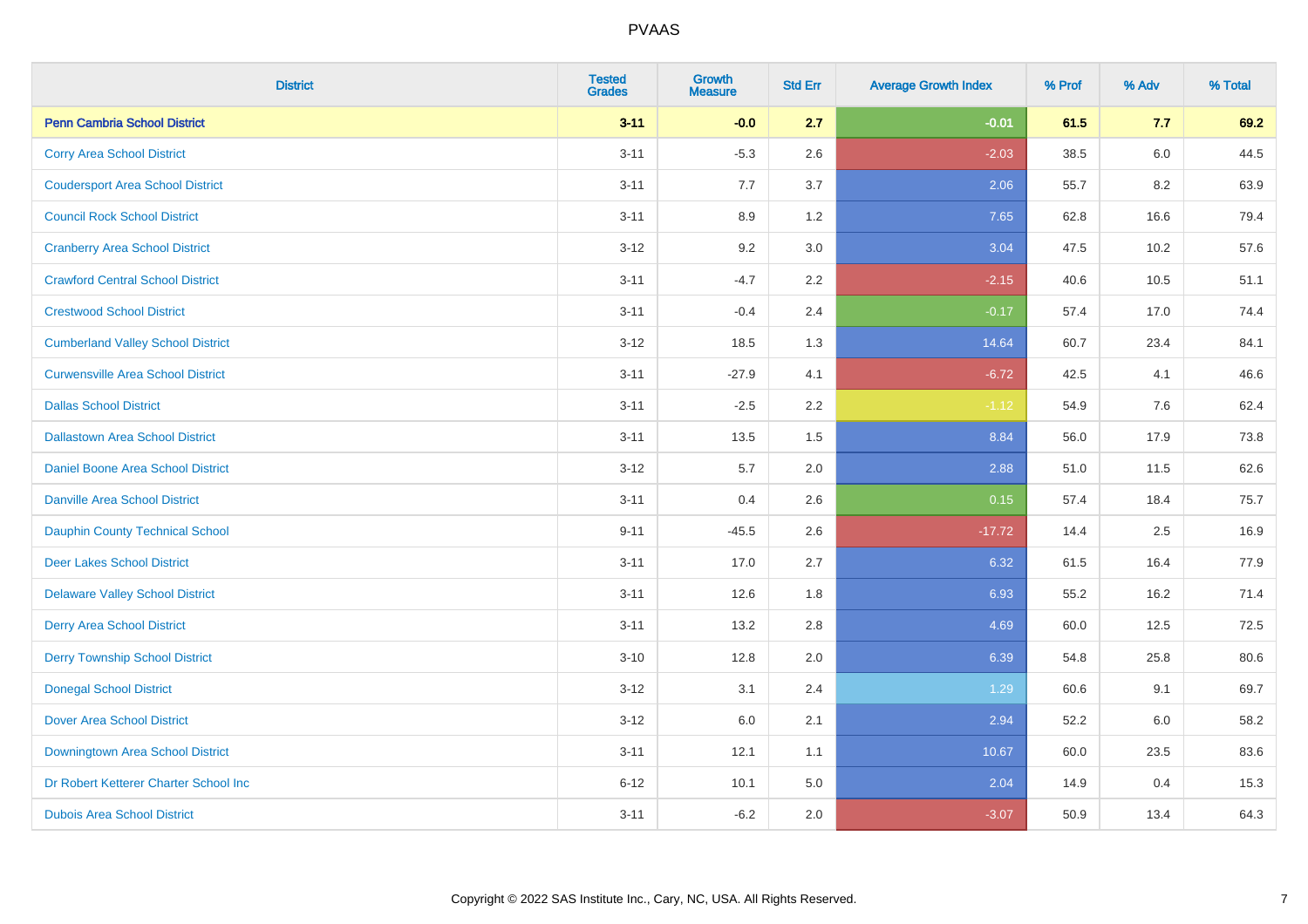| <b>District</b>                                   | <b>Tested</b><br><b>Grades</b> | Growth<br><b>Measure</b> | <b>Std Err</b> | <b>Average Growth Index</b> | % Prof | % Adv | % Total |
|---------------------------------------------------|--------------------------------|--------------------------|----------------|-----------------------------|--------|-------|---------|
| <b>Penn Cambria School District</b>               | $3 - 11$                       | $-0.0$                   | 2.7            | $-0.01$                     | 61.5   | 7.7   | 69.2    |
| <b>Dunmore School District</b>                    | $3 - 11$                       | $-7.7$                   | 2.9            | $-2.62$                     | 34.0   | 7.2   | 41.2    |
| <b>East Allegheny School District</b>             | $3 - 11$                       | $-6.3$                   | 3.3            | $-1.87$                     | 31.9   | 9.7   | 41.7    |
| <b>East Lycoming School District</b>              | $3 - 11$                       | $-6.0$                   | 2.7            | $-2.24$                     | 48.3   | 4.2   | 52.5    |
| <b>East Penn School District</b>                  | $3 - 11$                       | 4.1                      | 1.3            | 3.27                        | 55.8   | 11.5  | 67.3    |
| <b>East Pennsboro Area School District</b>        | $3 - 11$                       | $-4.2$                   | 2.5            | $-1.71$                     | 60.8   | 8.5   | 69.3    |
| East Stroudsburg Area School District             | $3 - 11$                       | 0.1                      | 1.6            | 0.05                        | 45.8   | 7.8   | 53.6    |
| <b>Eastern Lancaster County School District</b>   | $3 - 12$                       | 4.5                      | 2.2            | 2.09                        | 46.3   | 11.4  | 57.6    |
| <b>Eastern Lebanon County School District</b>     | $3 - 11$                       | 8.6                      | 2.2            | 3.84                        | 48.8   | 11.4  | 60.3    |
| <b>Eastern York School District</b>               | $3 - 11$                       | 9.6                      | 2.6            | 3.71                        | 56.3   | 12.6  | 68.9    |
| <b>Easton Area School District</b>                | $3 - 12$                       | $-4.1$                   | 1.4            | $-2.91$                     | 39.9   | 4.0   | 43.9    |
| <b>Elizabeth Forward School District</b>          | $3 - 11$                       | $-8.4$                   | 2.4            | $-3.41$                     | 51.7   | 4.0   | 55.7    |
| <b>Elizabethtown Area School District</b>         | $3 - 12$                       | $-0.9$                   | 1.9            | $-0.47$                     | 50.0   | 11.2  | 61.2    |
| <b>Elk Lake School District</b>                   | $3 - 11$                       | $-4.0$                   | 3.3            | $-1.23$                     | 46.2   | 3.3   | 49.4    |
| <b>Ellwood City Area School District</b>          | $3 - 11$                       | $-4.2$                   | 3.2            | $-1.29$                     | 54.1   | 14.1  | 68.2    |
| <b>Ephrata Area School District</b>               | $3 - 11$                       | 5.6                      | 1.8            | 3.12                        | 54.7   | 9.5   | 64.2    |
| <b>Erie City School District</b>                  | $3 - 12$                       | $-14.5$                  | 1.6            | $-9.26$                     | 25.4   | 3.0   | 28.4    |
| Esperanza Academy Charter School                  | $4 - 11$                       | 4.0                      | 2.5            | 1.61                        | 32.4   | 0.7   | 33.1    |
| <b>Esperanza Cyber Charter School</b>             | $3 - 11$                       | 7.1                      | 6.1            | 1.16                        | 9.1    | 0.0   | 9.1     |
| <b>Everett Area School District</b>               | $3 - 11$                       | $5.0\,$                  | 3.4            | 1.47                        | 60.5   | 1.3   | 61.8    |
| <b>Executive Education Academy Charter School</b> | $3 - 10$                       | $-6.5$                   | 3.1            | $-2.08$                     | 23.7   | 2.2   | 25.8    |
| <b>Exeter Township School District</b>            | $3 - 11$                       | $-10.4$                  | 1.9            | $-5.44$                     | 50.6   | 2.7   | 53.3    |
| <b>Fairfield Area School District</b>             | $3 - 11$                       | $-5.6$                   | 3.4            | $-1.66$                     | 57.9   | 4.0   | 61.8    |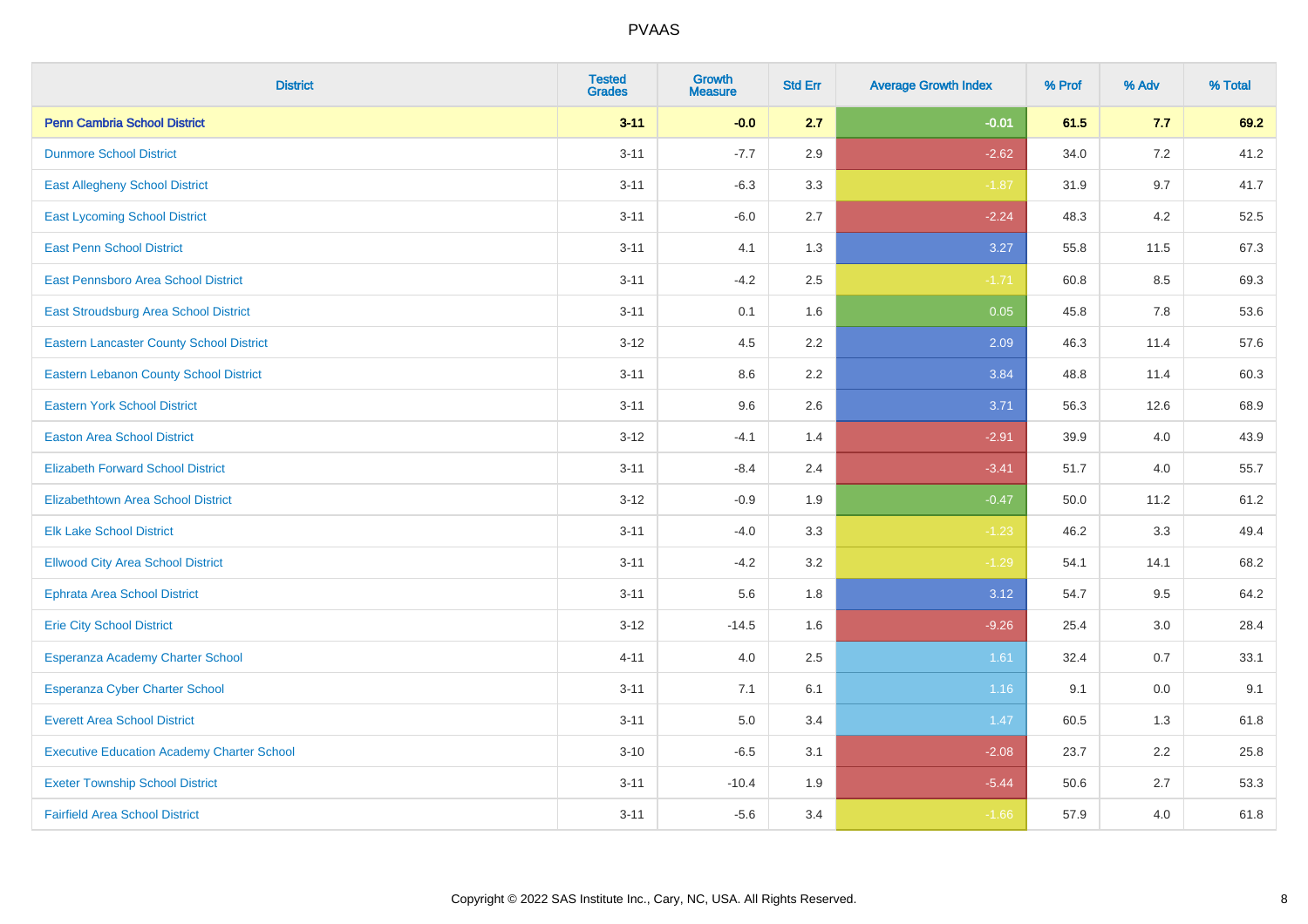| <b>District</b>                             | <b>Tested</b><br><b>Grades</b> | <b>Growth</b><br><b>Measure</b> | <b>Std Err</b> | <b>Average Growth Index</b> | % Prof | % Adv   | % Total |
|---------------------------------------------|--------------------------------|---------------------------------|----------------|-----------------------------|--------|---------|---------|
| <b>Penn Cambria School District</b>         | $3 - 11$                       | $-0.0$                          | 2.7            | $-0.01$                     | 61.5   | 7.7     | 69.2    |
| <b>Fairview School District</b>             | $3 - 11$                       | 3.4                             | 2.6            | 1.32                        | 57.2   | 17.6    | 74.8    |
| <b>Fannett-Metal School District</b>        | $3 - 11$                       | $-3.4$                          | 5.1            | $-0.67$                     | 38.7   | 8.1     | 46.8    |
| <b>Farrell Area School District</b>         | $3 - 11$                       | $-10.4$                         | 4.3            | $-2.41$                     | 19.0   | $0.0\,$ | 19.0    |
| <b>Ferndale Area School District</b>        | $3 - 10$                       | $-5.8$                          | 4.3            | $-1.33$                     | 40.0   | 0.0     | 40.0    |
| <b>Fleetwood Area School District</b>       | $3 - 10$                       | 12.2                            | 2.2            | 5.68                        | 53.5   | 11.6    | 65.2    |
| <b>Forbes Road School District</b>          | $3 - 11$                       | 2.8                             | 5.1            | 0.56                        | 41.4   | 10.3    | 51.7    |
| <b>Forest Area School District</b>          | $3 - 11$                       | $-4.4$                          | 5.4            | $-0.81$                     | 36.2   | 2.1     | 38.3    |
| <b>Forest City Regional School District</b> | $3 - 12$                       | $-6.0$                          | 3.0            | $-1.96$                     | 44.1   | 0.0     | 44.1    |
| <b>Forest Hills School District</b>         | $3 - 11$                       | $-7.3$                          | 2.7            | $-2.74$                     | 41.1   | 13.7    | 54.8    |
| <b>Fort Cherry School District</b>          | $3 - 10$                       | $-5.9$                          | 3.8            | $-1.56$                     | 55.2   | 5.2     | 60.3    |
| <b>Fort Leboeuf School District</b>         | $3 - 11$                       | 11.7                            | 2.5            | 4.73                        | 48.5   | 21.1    | 69.6    |
| <b>Fox Chapel Area School District</b>      | $3 - 11$                       | 9.8                             | 1.8            | 5.36                        | 56.6   | 28.6    | 85.2    |
| <b>Franklin Area School District</b>        | $3 - 11$                       | 6.6                             | 2.8            | 2.34                        | 48.2   | 4.5     | 52.7    |
| <b>Franklin Regional School District</b>    | $3 - 11$                       | 2.0                             | 1.9            | 1.02                        | 66.7   | 15.5    | 82.1    |
| <b>Frazier School District</b>              | $3 - 11$                       | $-17.2$                         | 3.7            | $-4.70$                     | 37.1   | 1.6     | 38.7    |
| <b>Freedom Area School District</b>         | $3 - 11$                       | $-7.1$                          | $3.0\,$        | $-2.37$                     | 43.8   | 4.2     | 47.9    |
| <b>Freeport Area School District</b>        | $3 - 10$                       | 9.7                             | 2.5            | 3.91                        | 57.5   | 17.8    | 75.3    |
| <b>Galeton Area School District</b>         | $3 - 11$                       | 2.2                             | 5.3            | 0.42                        | 41.3   | 4.4     | 45.6    |
| <b>Garnet Valley School District</b>        | $3 - 10$                       | 10.9                            | 1.7            | 6.53                        | 67.1   | 19.0    | 86.1    |
| <b>Gateway School District</b>              | $3 - 11$                       | 0.8                             | 2.2            | 0.38                        | 52.1   | 13.8    | 65.9    |
| <b>General Mclane School District</b>       | $3 - 11$                       | 3.1                             | 2.9            | 1.07                        | 62.3   | 4.9     | 67.2    |
| <b>Gettysburg Area School District</b>      | $3 - 11$                       | $-4.0$                          | 2.1            | $-1.89$                     | 45.3   | 14.0    | 59.3    |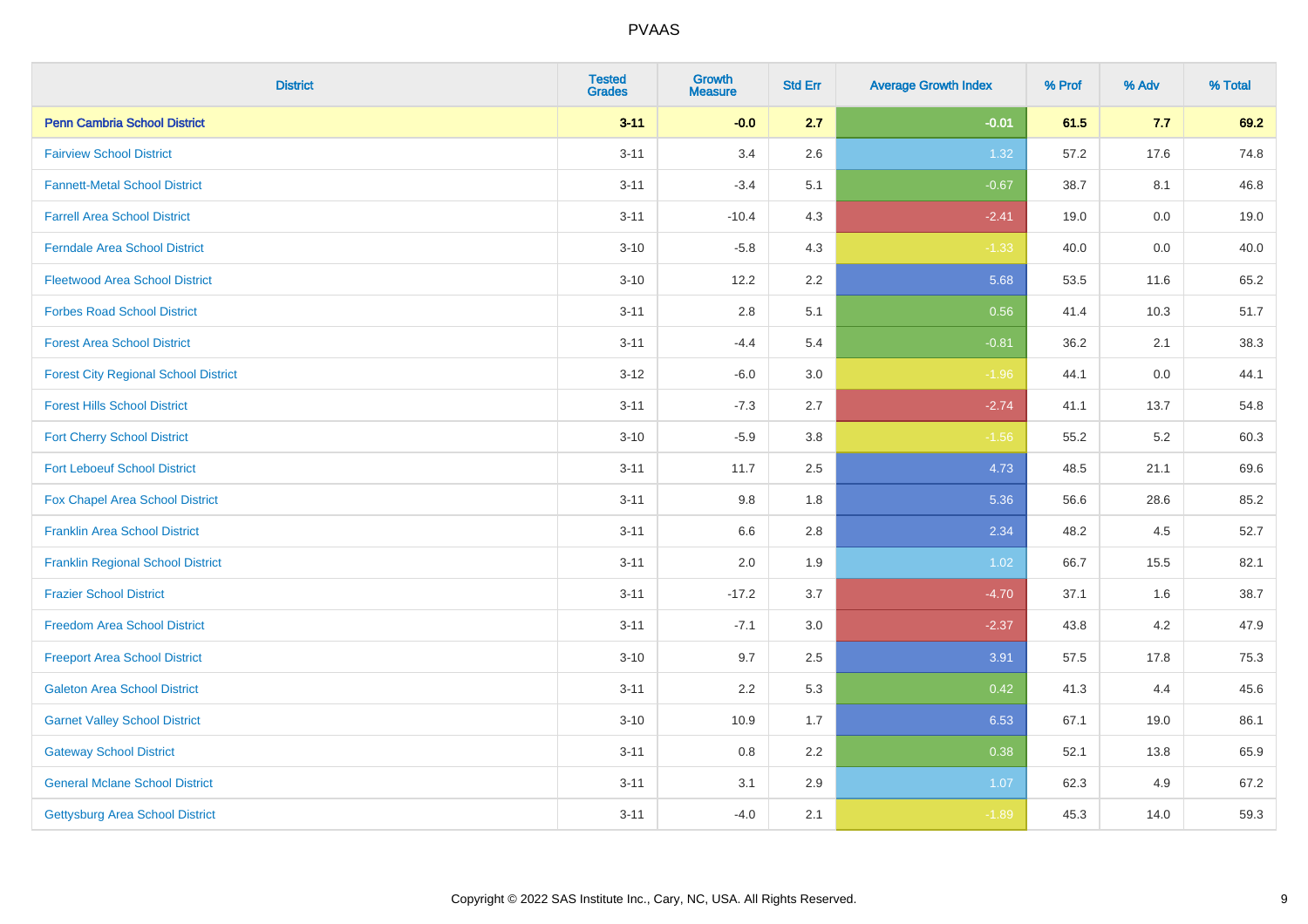| <b>District</b>                               | <b>Tested</b><br><b>Grades</b> | <b>Growth</b><br><b>Measure</b> | <b>Std Err</b> | <b>Average Growth Index</b> | % Prof | % Adv   | % Total |
|-----------------------------------------------|--------------------------------|---------------------------------|----------------|-----------------------------|--------|---------|---------|
| <b>Penn Cambria School District</b>           | $3 - 11$                       | $-0.0$                          | 2.7            | $-0.01$                     | 61.5   | 7.7     | 69.2    |
| <b>Gillingham Charter School</b>              | $3 - 11$                       | $-4.4$                          | 5.6            | $-0.77$                     | 20.8   | $8.3\,$ | 29.2    |
| <b>Girard School District</b>                 | $3 - 11$                       | $-0.6$                          | 2.7            | $-0.22$                     | 53.9   | 15.6    | 69.6    |
| <b>Glendale School District</b>               | $3 - 10$                       | $-0.9$                          | 3.7            | $-0.24$                     | 50.0   | 5.4     | 55.4    |
| <b>Governor Mifflin School District</b>       | $3 - 11$                       | 4.1                             | 1.8            | 2.33                        | 42.5   | 7.2     | 49.7    |
| <b>Great Valley School District</b>           | $3 - 11$                       | 15.0                            | 1.9            | 7.98                        | 50.0   | 35.0    | 85.0    |
| <b>Greater Johnstown School District</b>      | $3 - 11$                       | $-3.1$                          | 2.6            | $-1.19$                     | 26.1   | 0.0     | 26.1    |
| <b>Greater Latrobe School District</b>        | $3 - 11$                       | 0.6                             | 1.9            | 0.31                        | 55.5   | 14.1    | 69.5    |
| <b>Greater Nanticoke Area School District</b> | $3 - 12$                       | 11.2                            | 2.8            | 4.01                        | 38.0   | 12.4    | 50.4    |
| <b>Greencastle-Antrim School District</b>     | $3 - 11$                       | $-3.0$                          | 2.2            | $-1.36$                     | 62.4   | 9.9     | 72.3    |
| <b>Greensburg Salem School District</b>       | $3 - 11$                       | $-4.4$                          | 2.4            | $-1.88$                     | 47.6   | 4.9     | 52.4    |
| <b>Greenville Area School District</b>        | $3 - 11$                       | 0.7                             | 2.9            | 0.26                        | 53.4   | 6.9     | 60.3    |
| <b>Greenwood School District</b>              | $3 - 11$                       | 15.9                            | 3.9            | 4.11                        | 50.0   | 25.0    | 75.0    |
| <b>Grove City Area School District</b>        | $3 - 12$                       | 5.1                             | 2.4            | 2.09                        | 36.4   | 16.5    | 52.8    |
| <b>Halifax Area School District</b>           | $3 - 11$                       | 4.7                             | 3.9            | 1.22                        | 61.5   | 9.6     | 71.2    |
| <b>Hamburg Area School District</b>           | $3 - 11$                       | 8.9                             | 2.5            | 3.63                        | 43.5   | 8.2     | 51.7    |
| <b>Hampton Township School District</b>       | $3 - 11$                       | 5.1                             | 2.2            | 2.35                        | 54.0   | 28.2    | 82.2    |
| <b>Hanover Area School District</b>           | $3 - 11$                       | 2.2                             | 4.6            | 0.48                        | 42.9   | 5.7     | 48.6    |
| <b>Hanover Public School District</b>         | $3 - 11$                       | 5.2                             | 2.8            | 1.83                        | 52.2   | 14.4    | 66.7    |
| <b>Harbor Creek School District</b>           | $3 - 11$                       | $-7.1$                          | 2.7            | $-2.67$                     | 48.8   | 15.2    | 64.0    |
| <b>Harmony Area School District</b>           | $3 - 10$                       | 4.5                             | 6.3            | 0.72                        | 33.3   | 13.3    | 46.7    |
| <b>Harrisburg City School District</b>        | $3 - 11$                       | $-0.4$                          | 2.1            | $-0.19$                     | 15.1   | 0.4     | 15.5    |
| Hatboro-Horsham School District               | $3 - 11$                       | $-12.8$                         | 1.7            | $-7.47$                     | 45.6   | 7.2     | 52.8    |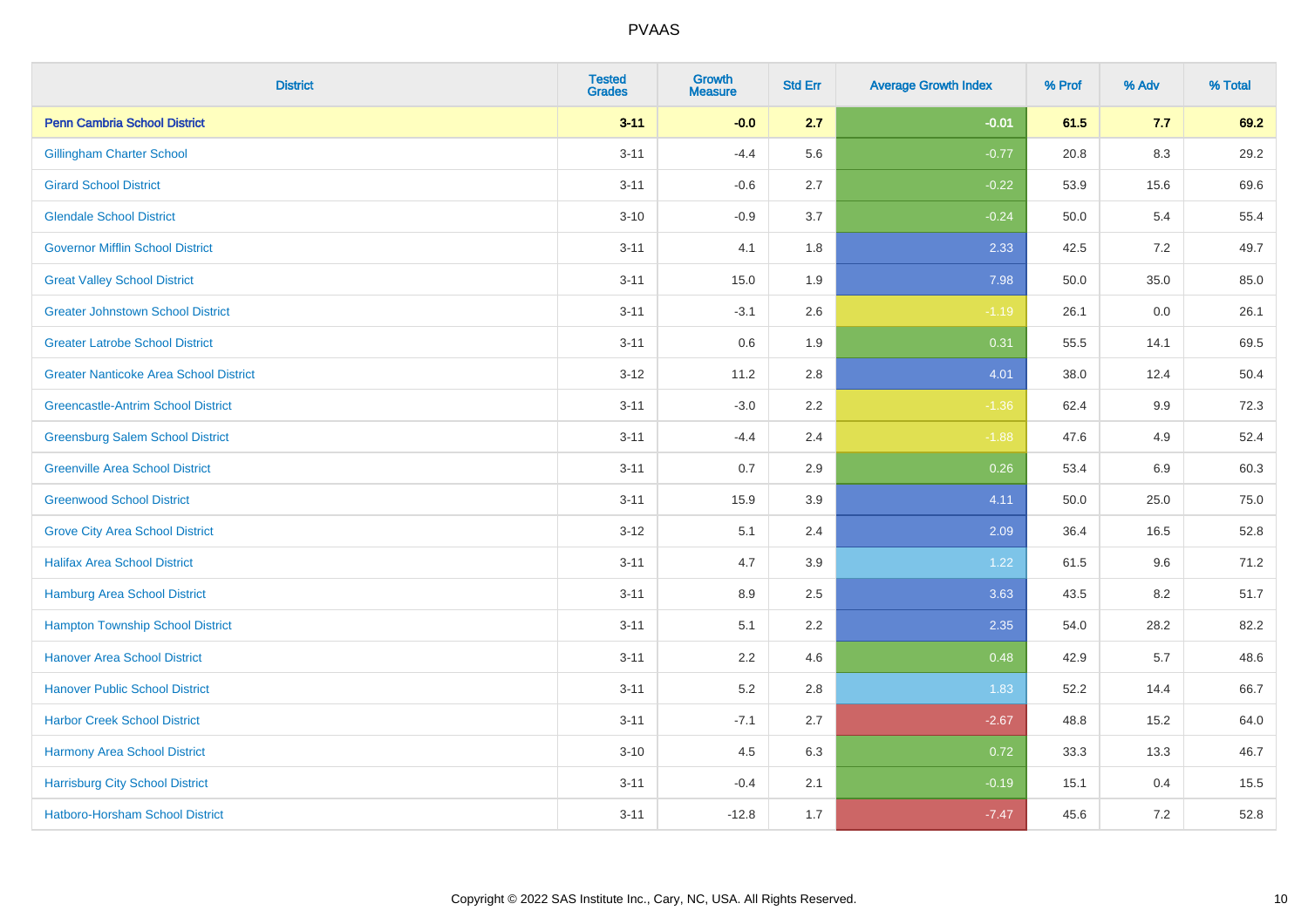| <b>District</b>                               | <b>Tested</b><br><b>Grades</b> | <b>Growth</b><br><b>Measure</b> | <b>Std Err</b> | <b>Average Growth Index</b> | % Prof | % Adv   | % Total |
|-----------------------------------------------|--------------------------------|---------------------------------|----------------|-----------------------------|--------|---------|---------|
| <b>Penn Cambria School District</b>           | $3 - 11$                       | $-0.0$                          | 2.7            | $-0.01$                     | 61.5   | 7.7     | 69.2    |
| <b>Haverford Township School District</b>     | $3 - 11$                       | 8.0                             | 1.5            | 5.27                        | 53.0   | 25.5    | 78.6    |
| <b>Hazleton Area School District</b>          | $3 - 11$                       | 9.6                             | 1.4            | 6.77                        | 45.0   | 7.8     | 52.9    |
| <b>Hempfield Area School District</b>         | $3 - 12$                       | 4.6                             | 1.6            | 2.86                        | 53.5   | 20.1    | 73.6    |
| <b>Hempfield School District</b>              | $3 - 11$                       | 0.1                             | 1.4            | 0.08                        | 58.2   | $9.9\,$ | 68.2    |
| <b>Hermitage School District</b>              | $3 - 12$                       | 3.8                             | 2.4            | 1.60                        | 57.5   | 9.3     | 66.8    |
| <b>Highlands School District</b>              | $3 - 11$                       | $-7.4$                          | 2.7            | $-2.76$                     | 44.4   | 3.7     | 48.2    |
| Hollidaysburg Area School District            | $3 - 11$                       | 6.0                             | 2.1            | 2.88                        | 57.1   | 12.3    | 69.4    |
| <b>Homer-Center School District</b>           | $3 - 11$                       | 9.7                             | 3.6            | 2.70                        | 45.1   | 17.2    | 62.3    |
| Hope For Hyndman Charter School               | $3 - 11$                       | $-2.0$                          | 6.1            | $-0.32$                     | 33.3   | 0.0     | 33.3    |
| <b>Hopewell Area School District</b>          | $3 - 11$                       | 2.6                             | 2.7            | 0.97                        | 58.4   | 4.0     | 62.4    |
| Huntingdon Area School District               | $3 - 11$                       | $-2.0$                          | 2.7            | $-0.72$                     | 36.8   | 10.3    | 47.0    |
| Imhotep Institute Charter High School         | $9 - 11$                       | $-5.3$                          | 5.8            | $-0.92$                     | 25.0   | 0.0     | 25.0    |
| <b>Indiana Area School District</b>           | $3 - 11$                       | $-5.3$                          | 2.3            | $-2.28$                     | 47.6   | 18.4    | 66.1    |
| <b>Innovative Arts Academy Charter School</b> | $6 - 11$                       | $-9.1$                          | 3.7            | $-2.44$                     | 9.5    | $0.0\,$ | 9.5     |
| Insight PA Cyber Charter School               | $3 - 11$                       | 0.7                             | 5.7            | 0.12                        | 50.0   | 4.8     | 54.8    |
| <b>Interboro School District</b>              | $3 - 12$                       | $-7.3$                          | 2.1            | $-3.43$                     | 46.6   | 4.8     | 51.4    |
| <b>Iroquois School District</b>               | $3 - 11$                       | 13.1                            | 3.0            | 4.35                        | 48.2   | 7.8     | 56.0    |
| Jamestown Area School District                | $3 - 11$                       | 13.5                            | 4.2            | 3.19                        | 64.4   | 13.3    | 77.8    |
| Jeannette City School District                | $3 - 11$                       | $-4.3$                          | $3.8\,$        | $-1.13$                     | 46.7   | 7.5     | 54.2    |
| Jefferson County-Dubois AVTS                  | $9 - 11$                       | $-16.2$                         | 3.9            | $-4.16$                     | 23.0   | 0.0     | 23.0    |
| Jefferson-Morgan School District              | $3 - 10$                       | $-9.9$                          | 4.2            | $-2.35$                     | 43.8   | 4.2     | 47.9    |
| <b>Jenkintown School District</b>             | $3 - 11$                       | 12.5                            | 4.4            | 2.84                        | 54.6   | 29.6    | 84.1    |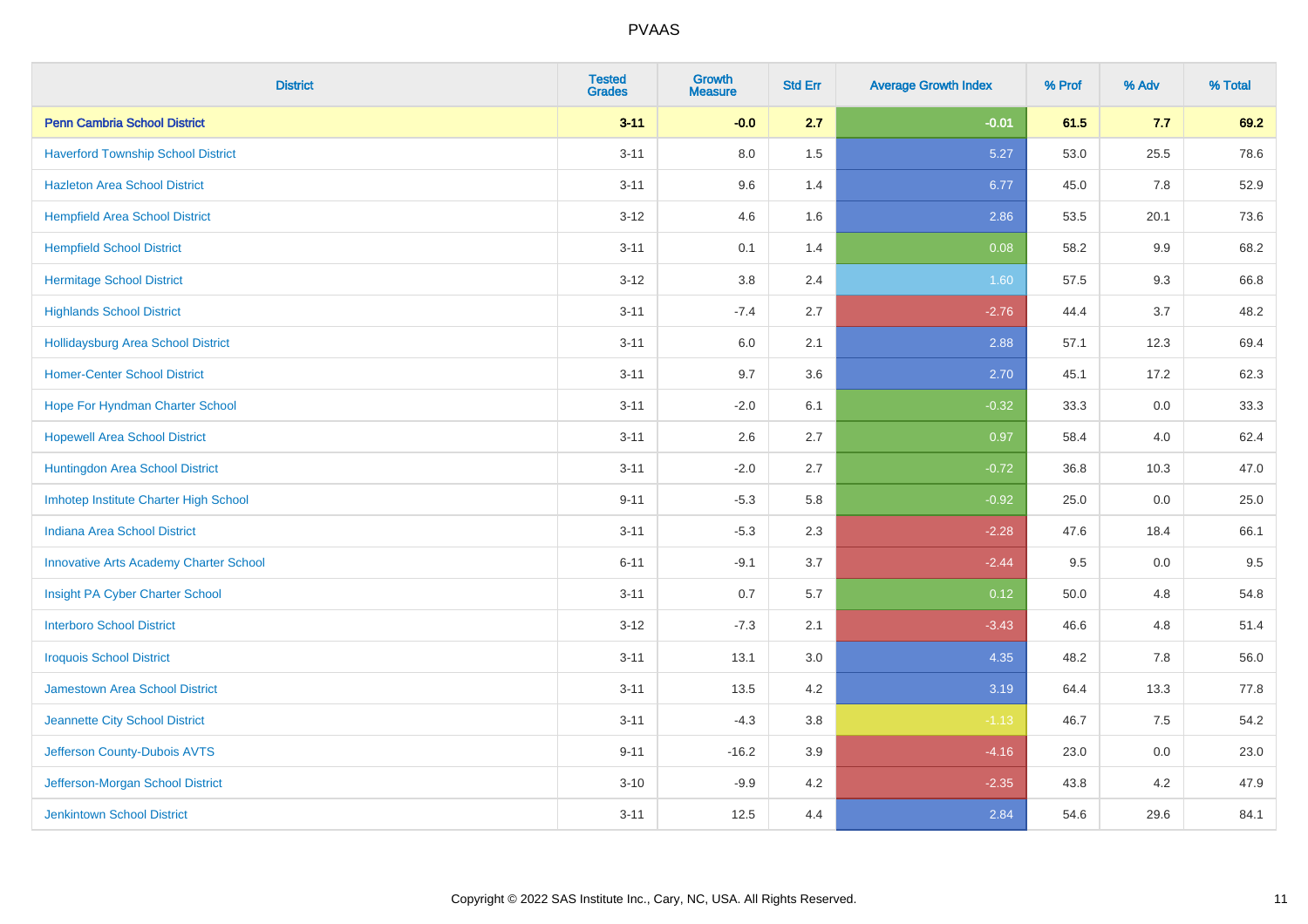| <b>District</b>                                 | <b>Tested</b><br><b>Grades</b> | Growth<br><b>Measure</b> | <b>Std Err</b> | <b>Average Growth Index</b> | % Prof | % Adv   | % Total |
|-------------------------------------------------|--------------------------------|--------------------------|----------------|-----------------------------|--------|---------|---------|
| <b>Penn Cambria School District</b>             | $3 - 11$                       | $-0.0$                   | 2.7            | $-0.01$                     | 61.5   | 7.7     | 69.2    |
| <b>Jersey Shore Area School District</b>        | $3 - 11$                       | 0.5                      | 2.6            | 0.21                        | 47.1   | 9.2     | 56.2    |
| Jim Thorpe Area School District                 | $3 - 11$                       | $-5.8$                   | 2.7            | $-2.19$                     | 33.3   | 7.4     | 40.7    |
| Johnsonburg Area School District                | $3 - 11$                       | $-14.1$                  | 3.9            | $-3.62$                     | 54.0   | 4.6     | 58.6    |
| <b>Juniata County School District</b>           | $3 - 12$                       | $-4.9$                   | 2.1            | $-2.26$                     | 38.5   | 2.9     | 41.4    |
| <b>Juniata Valley School District</b>           | $3 - 11$                       | $-3.9$                   | 3.5            | $-1.10$                     | 44.4   | 3.5     | 47.8    |
| <b>Kane Area School District</b>                | $3 - 10$                       | $-3.7$                   | 3.2            | $-1.17$                     | 39.5   | 9.9     | 49.4    |
| <b>Karns City Area School District</b>          | $3 - 11$                       | $-6.0$                   | 2.9            | $-2.03$                     | 53.1   | 8.3     | 61.5    |
| <b>Kennett Consolidated School District</b>     | $3 - 11$                       | 4.8                      | 1.8            | 2.61                        | 52.5   | 10.7    | 63.2    |
| <b>Keystone Central School District</b>         | $3 - 11$                       | $-5.1$                   | 2.0            | $-2.46$                     | 44.7   | 4.6     | 49.4    |
| <b>Keystone Education Center Charter School</b> | $3 - 12$                       | $-12.9$                  | 5.9            | $-2.19$                     | 28.0   | 0.0     | 28.0    |
| <b>Keystone Oaks School District</b>            | $3 - 11$                       | 5.5                      | 2.6            | 2.07                        | 53.2   | 12.1    | 65.4    |
| <b>Keystone School District</b>                 | $3 - 11$                       | 3.1                      | 3.3            | 0.94                        | 50.6   | 6.5     | 57.1    |
| <b>KIPP Dubois Charter School</b>               | $9 - 10$                       | 4.7                      | 3.3            | 1.40                        | 31.0   | 1.4     | 32.4    |
| <b>Kiski Area School District</b>               | $3 - 11$                       | $-3.7$                   | 2.0            | $-1.86$                     | 57.4   | 10.4    | 67.8    |
| <b>Kutztown Area School District</b>            | $3 - 12$                       | $-0.2$                   | 3.2            | $-0.05$                     | 55.4   | 13.3    | 68.7    |
| La Academia Partnership Charter School          | $6 - 11$                       | $-11.0$                  | 4.7            | $-2.34$                     | 6.8    | 0.0     | 6.8     |
| Lackawanna Trail School District                | $3 - 10$                       | $-21.7$                  | 3.5            | $-6.20$                     | 38.5   | 1.5     | 40.0    |
| <b>Lakeland School District</b>                 | $3 - 11$                       | 1.1                      | 2.8            | 0.38                        | 48.6   | 3.7     | 52.3    |
| Lake-Lehman School District                     | $3 - 11$                       | 10.8                     | 2.7            | 3.93                        | 55.3   | 7.9     | 63.2    |
| <b>Lakeview School District</b>                 | $3 - 11$                       | $-0.9$                   | 3.7            | $-0.24$                     | 60.3   | 3.2     | 63.5    |
| Lampeter-Strasburg School District              | $3 - 12$                       | $-8.6$                   | 2.0            | $-4.33$                     | 55.1   | $9.8\,$ | 64.8    |
| <b>Lancaster School District</b>                | $3 - 12$                       | $-15.8$                  | 1.5            | $-10.90$                    | 14.6   | 2.3     | 16.9    |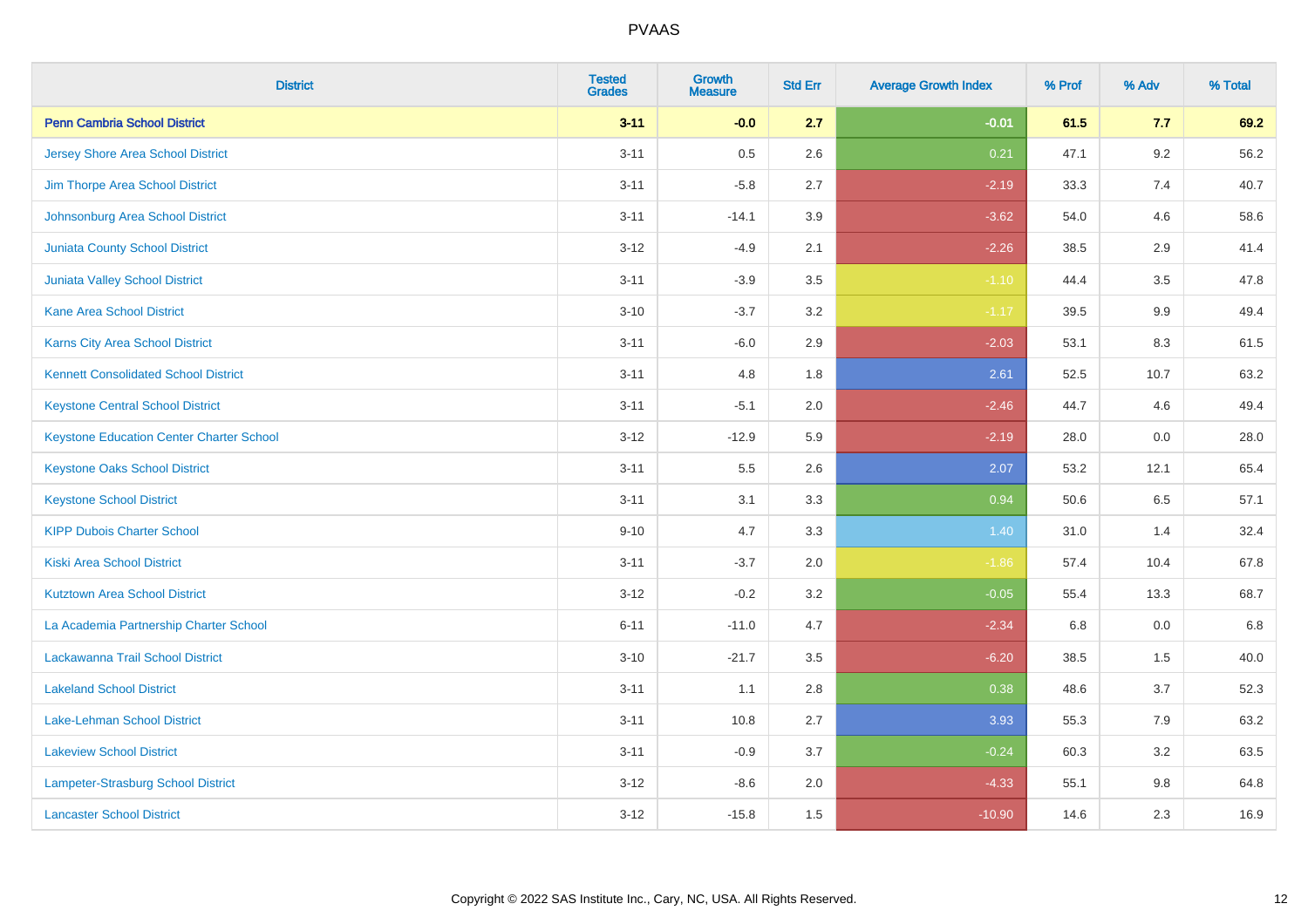| <b>District</b>                                    | <b>Tested</b><br><b>Grades</b> | <b>Growth</b><br><b>Measure</b> | <b>Std Err</b> | <b>Average Growth Index</b> | % Prof | % Adv   | % Total |
|----------------------------------------------------|--------------------------------|---------------------------------|----------------|-----------------------------|--------|---------|---------|
| <b>Penn Cambria School District</b>                | $3 - 11$                       | $-0.0$                          | 2.7            | $-0.01$                     | 61.5   | 7.7     | 69.2    |
| <b>Laurel Highlands School District</b>            | $3 - 11$                       | 4.3                             | 2.4            | 1.81                        | 44.9   | 9.6     | 54.5    |
| <b>Laurel School District</b>                      | $3 - 11$                       | 1.8                             | 3.1            | 0.59                        | 70.1   | 2.3     | 72.4    |
| <b>Lawrence County CTC</b>                         | $10 - 11$                      | $-21.7$                         | 3.6            | $-6.05$                     | 19.8   | $0.0\,$ | 19.8    |
| <b>Lebanon School District</b>                     | $3 - 11$                       | $-1.6$                          | 1.9            | $-0.80$                     | 24.4   | 2.6     | 27.0    |
| Leechburg Area School District                     | $3 - 11$                       | 4.4                             | 4.0            | 1.09                        | 47.8   | 19.6    | 67.4    |
| Lehigh Career & Technical Institute                | $10 - 12$                      | 5.6                             | 5.6            | 0.99                        | 78.3   | 0.0     | 78.3    |
| Lehigh Valley Academy Regional Charter School      | $3 - 11$                       | 0.7                             | 2.3            | 0.32                        | 46.3   | 5.0     | 51.4    |
| Lehigh Valley Charter High School For The Arts     | $9 - 10$                       | 7.3                             | 2.6            | 2.82                        | 62.3   | 18.2    | 80.5    |
| <b>Lehighton Area School District</b>              | $3 - 11$                       | $-1.6$                          | 2.3            | $-0.70$                     | 51.1   | 5.6     | 56.7    |
| <b>Lewisburg Area School District</b>              | $3 - 11$                       | $-2.7$                          | 2.6            | $-1.03$                     | 57.0   | 18.5    | 75.6    |
| <b>Ligonier Valley School District</b>             | $3 - 11$                       | 4.2                             | 3.1            | 1.34                        | 59.1   | 10.3    | 69.5    |
| Lincoln Leadership Academy Charter School          | $3 - 12$                       | 14.2                            | 6.4            | 2.22                        | 23.5   | 0.0     | 23.5    |
| <b>Lincoln Park Performing Arts Charter School</b> | $7 - 11$                       | 3.6                             | 2.5            | 1.42                        | 59.6   | 14.7    | 74.3    |
| <b>Line Mountain School District</b>               | $3 - 11$                       | 4.1                             | 3.2            | 1.27                        | 52.9   | 9.2     | 62.1    |
| <b>Littlestown Area School District</b>            | $3 - 11$                       | 11.4                            | 2.5            | 4.62                        | 55.2   | 10.4    | 65.6    |
| <b>Lower Dauphin School District</b>               | $3 - 11$                       | 0.6                             | 1.9            | 0.33                        | 49.2   | 12.6    | 61.8    |
| <b>Lower Merion School District</b>                | $3 - 11$                       | 19.0                            | 1.3            | 14.93                       | 55.6   | 29.9    | 85.5    |
| <b>Lower Moreland Township School District</b>     | $3 - 11$                       | 2.0                             | 2.2            | 0.95                        | 62.8   | 17.0    | 79.8    |
| <b>Loyalsock Township School District</b>          | $3-12$                         | 4.2                             | 2.8            | 1.47                        | 54.3   | 2.1     | 56.4    |
| <b>Mahanoy Area School District</b>                | $3 - 10$                       | $-9.0$                          | 3.6            | $-2.49$                     | 26.2   | 1.6     | 27.9    |
| <b>Manheim Central School District</b>             | $3 - 11$                       | 2.1                             | 2.1            | 1.01                        | 53.2   | 11.6    | 64.8    |
| <b>Manheim Township School District</b>            | $3-12$                         | $-0.9$                          | 1.6            | $-0.58$                     | 53.2   | 15.5    | 68.7    |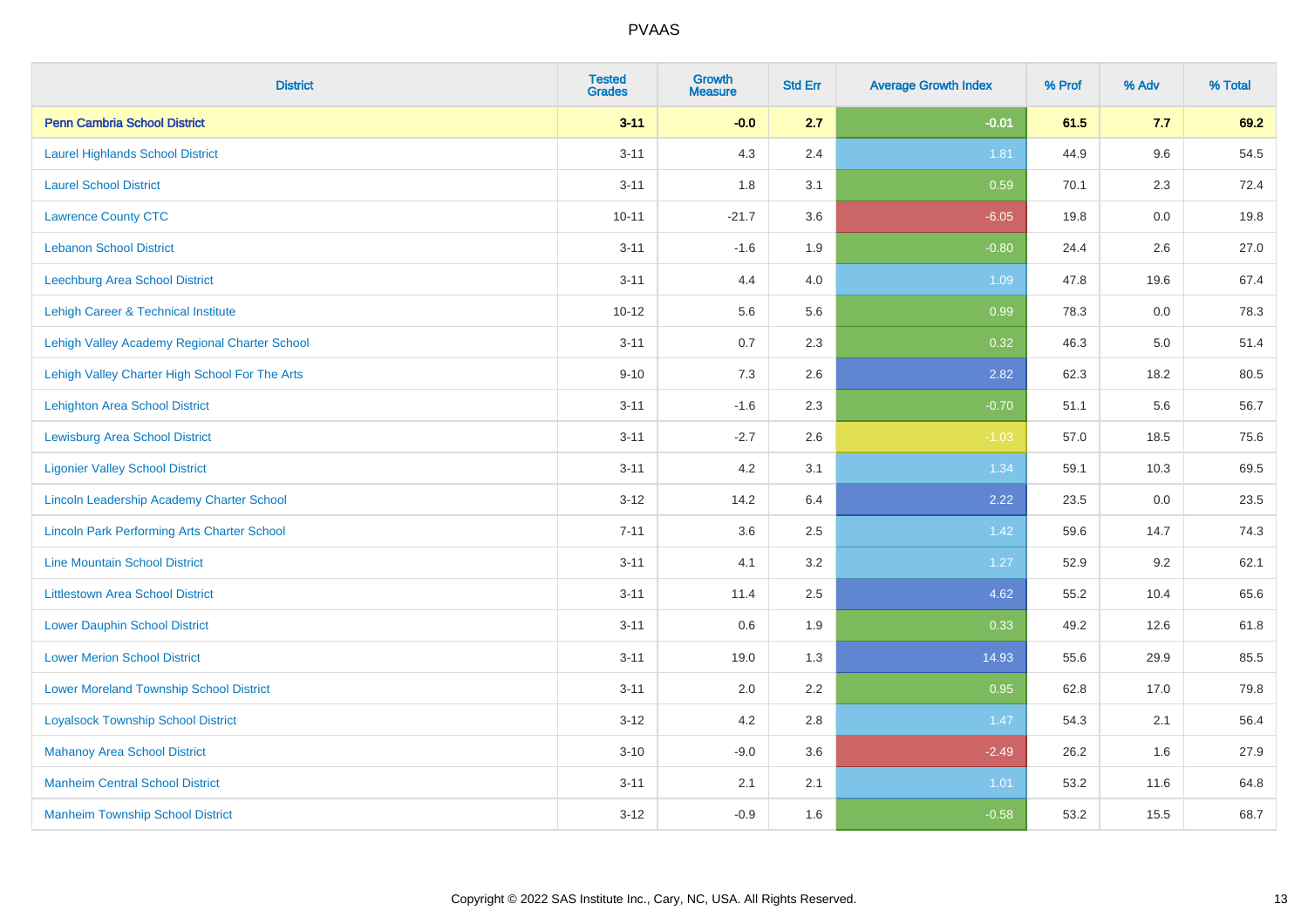| <b>District</b>                                | <b>Tested</b><br><b>Grades</b> | <b>Growth</b><br><b>Measure</b> | <b>Std Err</b> | <b>Average Growth Index</b> | % Prof | % Adv | % Total |
|------------------------------------------------|--------------------------------|---------------------------------|----------------|-----------------------------|--------|-------|---------|
| <b>Penn Cambria School District</b>            | $3 - 11$                       | $-0.0$                          | 2.7            | $-0.01$                     | 61.5   | 7.7   | 69.2    |
| <b>Marion Center Area School District</b>      | $3 - 10$                       | $-12.0$                         | 3.1            | $-3.87$                     | 33.7   | 1.1   | 34.8    |
| <b>Maritime Academy Charter School</b>         | $3 - 10$                       | $-11.4$                         | 3.5            | $-3.29$                     | 15.2   | 0.0   | 15.2    |
| <b>Marple Newtown School District</b>          | $3 - 11$                       | 2.0                             | 2.4            | 0.81                        | 57.6   | 12.8  | 70.4    |
| <b>Mars Area School District</b>               | $3 - 10$                       | 5.7                             | 2.1            | 2.75                        | 57.9   | 18.2  | 76.1    |
| <b>MaST Community Charter School</b>           | $3 - 10$                       | $-4.1$                          | 2.7            | $-1.52$                     | 44.0   | 9.5   | 53.4    |
| <b>MaST Community Charter School II</b>        | $3 - 10$                       | 4.4                             | 3.2            | 1.37                        | 28.4   | 3.4   | 31.8    |
| Mastery Charter High School-Lenfest Campus     | $7 - 11$                       | 2.5                             | 5.7            | 0.43                        | 40.0   | 0.0   | 40.0    |
| <b>Mastery Charter School - Gratz Campus</b>   | $7 - 10$                       | $-23.9$                         | 4.5            | $-5.29$                     | 2.9    | 0.0   | $2.9\,$ |
| <b>Mastery Charter School - Hardy Williams</b> | $3 - 11$                       | 11.4                            | 3.4            | 3.33                        | 44.3   | 5.7   | 50.0    |
| <b>Mastery Charter School - Pickett Campus</b> | $6 - 10$                       | 5.6                             | 5.7            | 1.00                        | 27.8   | 0.0   | 27.8    |
| Mastery Charter School - Shoemaker Campus      | $7 - 10$                       | 4.1                             | 3.0            | 1.34                        | 20.9   | 3.3   | 24.2    |
| <b>Mastery Charter School - Thomas Campus</b>  | $3 - 10$                       | 2.1                             | 6.2            | 0.33                        | 28.6   | 0.0   | 28.6    |
| <b>Mcguffey School District</b>                | $3 - 11$                       | 2.1                             | 2.6            | 0.81                        | 57.7   | 3.1   | 60.8    |
| <b>Mckeesport Area School District</b>         | $3 - 12$                       | 9.0                             | 2.4            | 3.72                        | 31.0   | 4.5   | 35.5    |
| Mechanicsburg Area School District             | $3 - 11$                       | 5.9                             | 1.8            | 3.29                        | 57.2   | 13.7  | 70.9    |
| <b>Mercer Area School District</b>             | $3 - 11$                       | $-0.2$                          | 3.3            | $-0.06$                     | 56.0   | 8.0   | 64.0    |
| <b>Methacton School District</b>               | $3 - 11$                       | 2.5                             | 1.7            | 1.43                        | 62.5   | 16.4  | 79.0    |
| Meyersdale Area School District                | $3 - 11$                       | 4.2                             | 4.0            | 1.07                        | 43.1   | 6.9   | 50.0    |
| <b>Mid Valley School District</b>              | $3 - 10$                       | $-1.7$                          | 3.0            | $-0.55$                     | 45.1   | 7.8   | 52.9    |
| <b>Middletown Area School District</b>         | $3 - 11$                       | $-5.3$                          | 2.6            | $-2.05$                     | 46.4   | 5.3   | 51.7    |
| <b>Midd-West School District</b>               | $3 - 11$                       | 10.3                            | 2.7            | 3.80                        | 58.0   | 13.4  | 71.4    |
| <b>Mifflin County School District</b>          | $3 - 11$                       | 9.1                             | 1.7            | 5.49                        | 47.1   | 6.7   | 53.8    |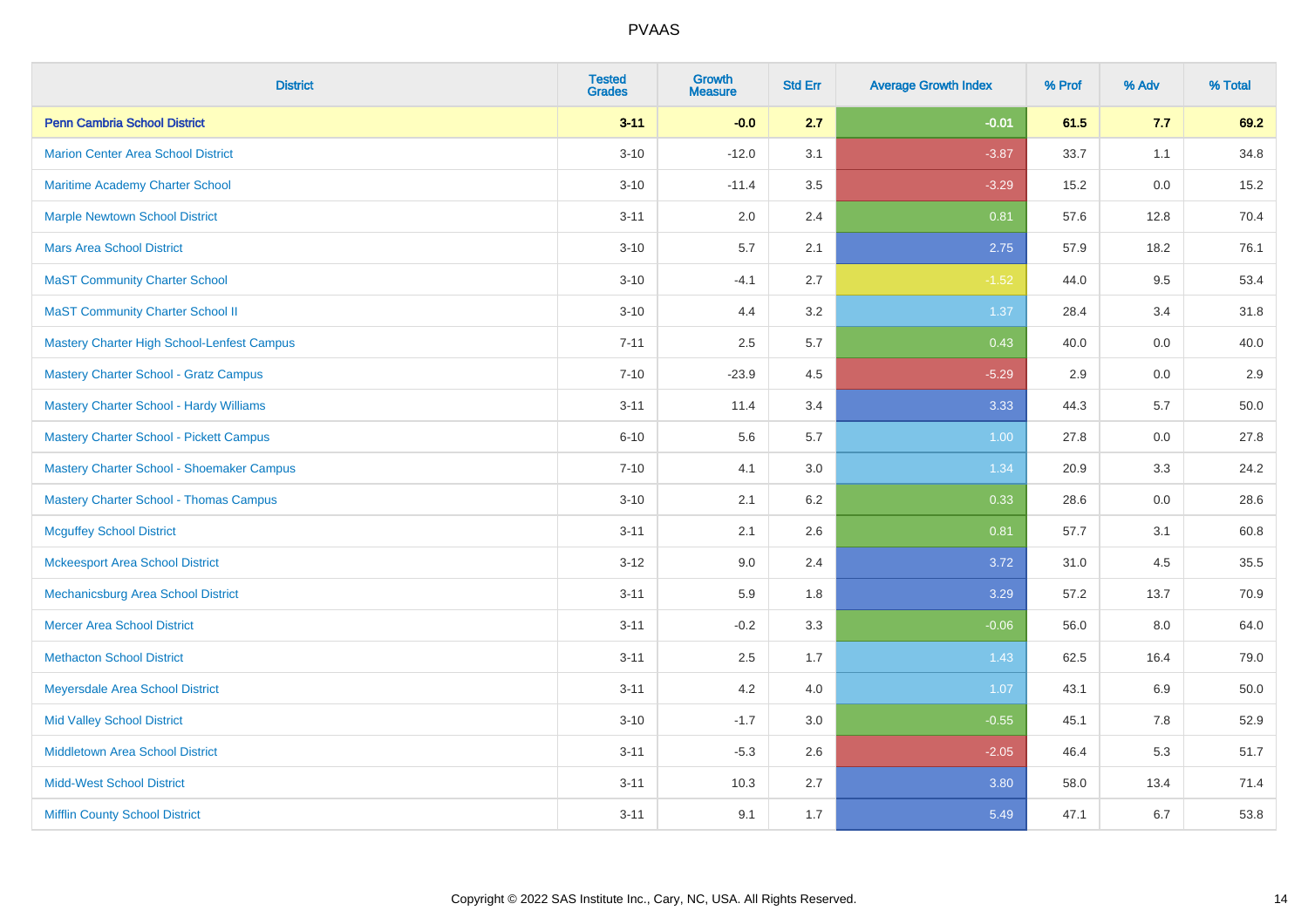| <b>District</b>                           | <b>Tested</b><br><b>Grades</b> | <b>Growth</b><br><b>Measure</b> | <b>Std Err</b> | <b>Average Growth Index</b> | % Prof | % Adv   | % Total |
|-------------------------------------------|--------------------------------|---------------------------------|----------------|-----------------------------|--------|---------|---------|
| <b>Penn Cambria School District</b>       | $3 - 11$                       | $-0.0$                          | 2.7            | $-0.01$                     | 61.5   | 7.7     | 69.2    |
| Mifflinburg Area School District          | $3 - 11$                       | $-15.8$                         | 2.5            | $-6.30$                     | 42.4   | 4.0     | 46.4    |
| <b>Millcreek Township School District</b> | $3 - 11$                       | 3.1                             | 1.5            | 2.06                        | 55.6   | 14.2    | 69.7    |
| Millersburg Area School District          | $3 - 11$                       | 6.2                             | 3.8            | 1.63                        | 51.8   | 7.4     | 59.3    |
| <b>Millville Area School District</b>     | $3-12$                         | $-0.9$                          | 4.7            | $-0.18$                     | 51.4   | 5.4     | 56.8    |
| <b>Milton Area School District</b>        | $3 - 11$                       | $-8.7$                          | 2.5            | $-3.52$                     | 45.4   | 6.9     | 52.3    |
| <b>Minersville Area School District</b>   | $3 - 11$                       | $-14.4$                         | 3.7            | $-3.90$                     | 39.3   | 3.3     | 42.6    |
| <b>Mohawk Area School District</b>        | $3 - 11$                       | $-7.5$                          | 3.1            | $-2.45$                     | 49.4   | 11.0    | 60.4    |
| <b>Monessen City School District</b>      | $3 - 10$                       | 8.3                             | 4.5            | 1.85                        | 42.9   | 2.9     | 45.7    |
| <b>Moniteau School District</b>           | $3 - 11$                       | $-11.8$                         | 3.3            | $-3.56$                     | 50.0   | 6.3     | 56.3    |
| Montgomery Area School District           | $3 - 11$                       | 10.7                            | 3.6            | 2.96                        | 48.7   | 12.4    | 61.1    |
| <b>Montour School District</b>            | $3 - 11$                       | $-1.8$                          | 2.1            | $-0.88$                     | 61.4   | 15.1    | 76.5    |
| <b>Montoursville Area School District</b> | $3-12$                         | 10.8                            | 2.5            | 4.24                        | 44.6   | 20.1    | 64.8    |
| <b>Montrose Area School District</b>      | $3 - 10$                       | $-5.5$                          | $3.0\,$        | $-1.82$                     | 46.7   | 5.4     | 52.2    |
| Moon Area School District                 | $3 - 11$                       | 8.2                             | 1.9            | 4.25                        | 58.7   | 18.5    | 77.2    |
| Morrisville Borough School District       | $3 - 11$                       | 4.8                             | 4.3            | 1.10                        | 30.2   | 2.3     | 32.6    |
| <b>Moshannon Valley School District</b>   | $3 - 10$                       | $-7.0$                          | 3.4            | $-2.01$                     | 48.5   | $0.0\,$ | 48.5    |
| <b>Mount Carmel Area School District</b>  | $3 - 11$                       | $-0.6$                          | 3.1            | $-0.18$                     | 45.3   | 2.1     | 47.4    |
| Mount Pleasant Area School District       | $3 - 11$                       | $-5.0$                          | 2.6            | $-1.93$                     | 52.6   | 0.0     | 52.6    |
| <b>Mount Union Area School District</b>   | $3 - 10$                       | $-6.1$                          | 3.1            | $-1.97$                     | 32.2   | 3.4     | 35.6    |
| <b>Mountain View School District</b>      | $3 - 11$                       | 20.9                            | 3.5            | 5.91                        | 57.8   | 20.3    | 78.1    |
| Mt Lebanon School District                | $3 - 11$                       | $-1.0$                          | 1.5            | $-0.70$                     | 61.9   | 24.0    | 85.9    |
| <b>Muhlenberg School District</b>         | $3 - 10$                       | 4.0                             | 1.9            | 2.10                        | 34.2   | 2.6     | 36.8    |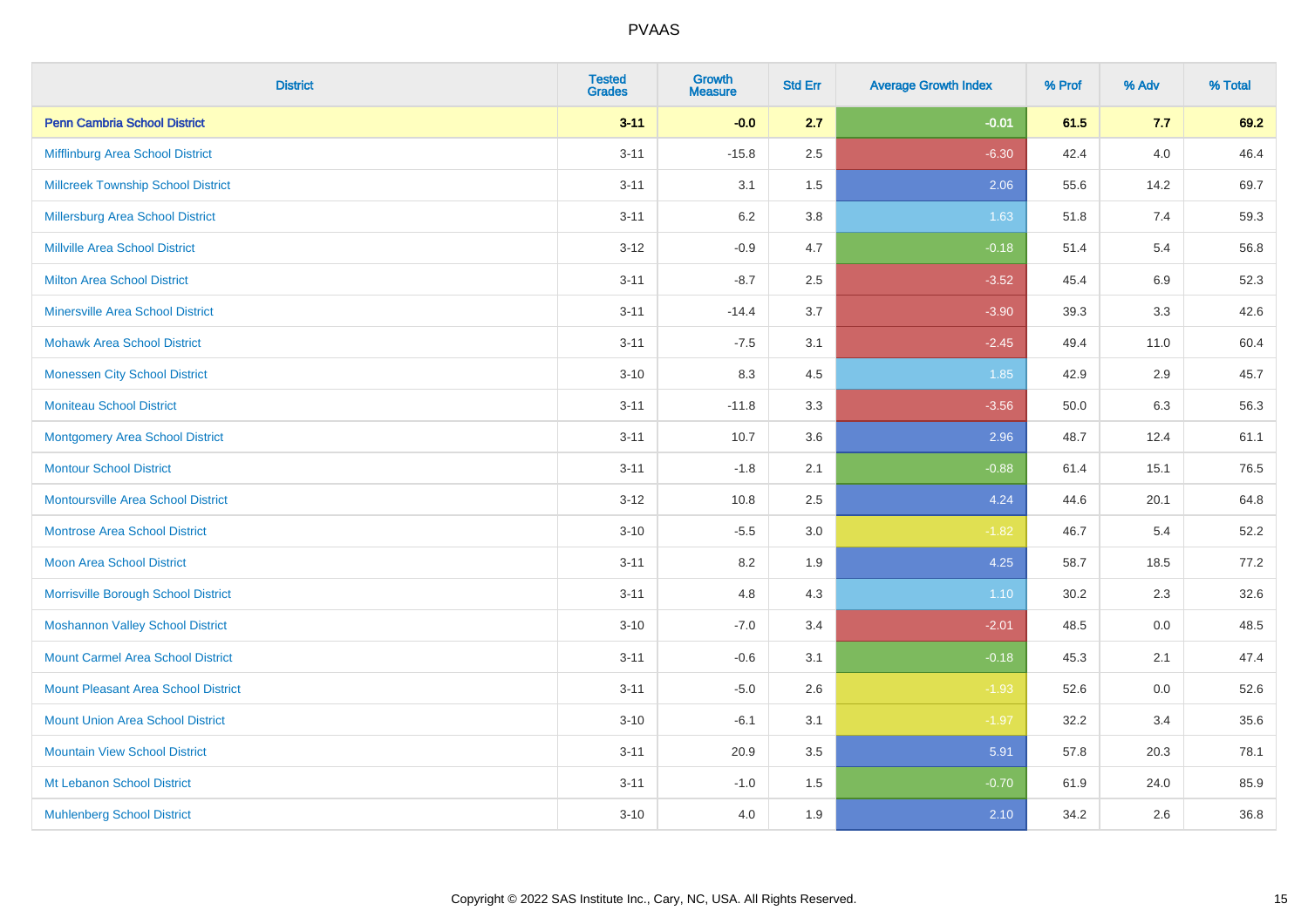| <b>District</b>                             | <b>Tested</b><br><b>Grades</b> | <b>Growth</b><br><b>Measure</b> | <b>Std Err</b> | <b>Average Growth Index</b> | % Prof | % Adv | % Total |
|---------------------------------------------|--------------------------------|---------------------------------|----------------|-----------------------------|--------|-------|---------|
| <b>Penn Cambria School District</b>         | $3 - 11$                       | $-0.0$                          | 2.7            | $-0.01$                     | 61.5   | 7.7   | 69.2    |
| Multicultural Academy Charter School        | $9 - 11$                       | 9.5                             | 3.5            | 2.69                        | 22.0   | 0.0   | 22.0    |
| <b>Muncy School District</b>                | $3 - 11$                       | $-8.1$                          | 3.7            | $-2.21$                     | 42.0   | 3.8   | 45.8    |
| <b>Nazareth Area School District</b>        | $3 - 11$                       | $-4.7$                          | 1.7            | $-2.82$                     | 59.2   | 9.9   | 69.0    |
| <b>Neshaminy School District</b>            | $3 - 11$                       | 4.0                             | 1.3            | 3.02                        | 58.7   | 9.5   | 68.2    |
| <b>Neshannock Township School District</b>  | $3 - 10$                       | $-9.7$                          | 2.9            | $-3.34$                     | 62.4   | 5.6   | 67.9    |
| <b>New Brighton Area School District</b>    | $3 - 11$                       | 4.6                             | 3.1            | 1.47                        | 60.9   | 5.8   | 66.7    |
| <b>New Castle Area School District</b>      | $3 - 12$                       | $-6.4$                          | 2.4            | $-2.66$                     | 32.5   | 4.3   | 36.8    |
| <b>New Foundations Charter School</b>       | $3 - 11$                       | 5.4                             | $2.2^{\circ}$  | 2.41                        | 47.2   | 2.5   | 49.8    |
| <b>New Hope-Solebury School District</b>    | $3 - 11$                       | 7.5                             | 2.9            | 2.57                        | 68.2   | 22.7  | 90.9    |
| New Kensington-Arnold School District       | $3 - 11$                       | $-0.4$                          | 3.8            | $-0.10$                     | 40.7   | 3.7   | 44.4    |
| <b>Newport School District</b>              | $3 - 12$                       | 1.4                             | 3.5            | 0.41                        | 51.5   | 10.3  | 61.8    |
| Norristown Area School District             | $3 - 12$                       | $-12.8$                         | 1.6            | $-7.98$                     | 23.5   | 2.3   | 25.7    |
| <b>North Allegheny School District</b>      | $3 - 11$                       | 17.4                            | 1.3            | 13.52                       | 59.5   | 28.1  | 87.6    |
| <b>North Clarion County School District</b> | $3 - 12$                       | 3.7                             | 4.3            | 0.85                        | 67.5   | 15.0  | 82.5    |
| <b>North East School District</b>           | $3 - 11$                       | $-9.3$                          | 3.1            | $-3.02$                     | 62.6   | 14.4  | 77.0    |
| <b>North Hills School District</b>          | $3 - 11$                       | $-1.8$                          | 1.8            | $-0.96$                     | 59.1   | 14.1  | 73.2    |
| <b>North Penn School District</b>           | $3 - 11$                       | 9.1                             | 1.1            | 8.36                        | 55.8   | 17.0  | 72.8    |
| <b>North Pocono School District</b>         | $3 - 11$                       | $-2.3$                          | 3.4            | $-0.68$                     | 52.0   | 16.4  | 68.5    |
| <b>North Schuylkill School District</b>     | $3 - 11$                       | $-1.0$                          | 2.4            | $-0.42$                     | 41.8   | 5.1   | 46.8    |
| <b>North Star School District</b>           | $3 - 11$                       | $-8.7$                          | 3.5            | $-2.51$                     | 47.8   | 6.0   | 53.7    |
| Northampton Area School District            | $3 - 11$                       | 4.0                             | 1.6            | 2.51                        | 52.3   | 10.8  | 63.1    |
| <b>Northeast Bradford School District</b>   | $3 - 10$                       | $-3.1$                          | 4.0            | $-0.78$                     | 33.9   | 3.4   | 37.3    |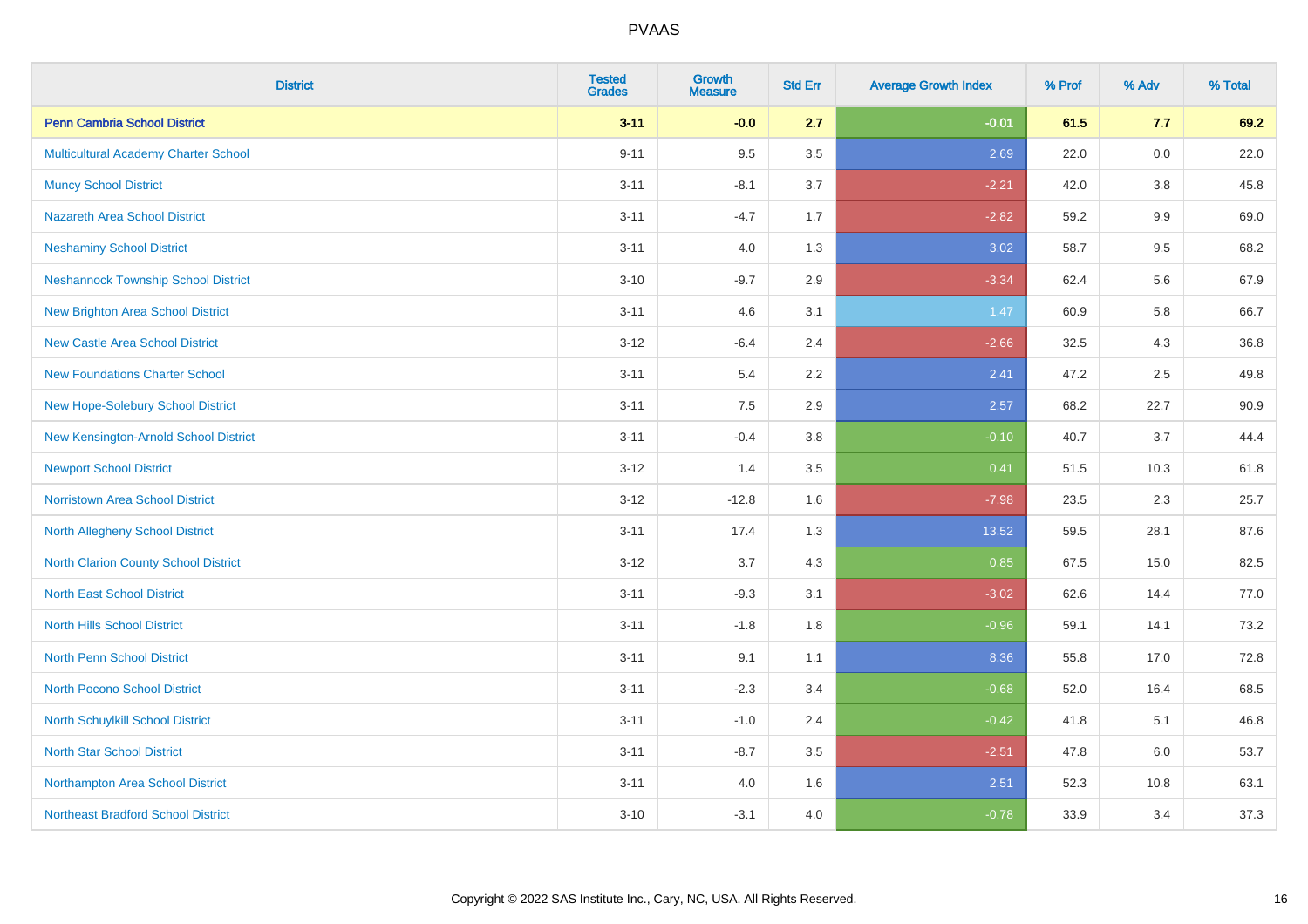| <b>District</b>                         | <b>Tested</b><br><b>Grades</b> | <b>Growth</b><br><b>Measure</b> | <b>Std Err</b> | <b>Average Growth Index</b> | % Prof | % Adv | % Total  |
|-----------------------------------------|--------------------------------|---------------------------------|----------------|-----------------------------|--------|-------|----------|
| <b>Penn Cambria School District</b>     | $3 - 11$                       | $-0.0$                          | 2.7            | $-0.01$                     | 61.5   | 7.7   | 69.2     |
| Northeastern York School District       | $3 - 11$                       | 5.9                             | 2.0            | 3.03                        | 51.1   | 16.6  | 67.6     |
| Northern Bedford County School District | $3 - 11$                       | 16.5                            | 3.6            | 4.58                        | 51.7   | 20.0  | 71.7     |
| <b>Northern Cambria School District</b> | $3 - 11$                       | 10.0                            | 3.3            | 3.04                        | 47.4   | 5.1   | 52.6     |
| Northern Lebanon School District        | $3 - 11$                       | 0.4                             | 2.5            | 0.15                        | 28.0   | 3.0   | 31.0     |
| Northern Lehigh School District         | $3 - 12$                       | $-10.4$                         | 2.7            | $-3.82$                     | 28.0   | 9.3   | 37.3     |
| <b>Northern Potter School District</b>  | $3 - 12$                       | $-13.1$                         | 4.6            | $-2.84$                     | 37.5   | 0.0   | 37.5     |
| Northern Tioga School District          | $3 - 12$                       | $-7.5$                          | 2.8            | $-2.64$                     | 54.0   | 1.2   | 55.2     |
| Northern York County School District    | $3 - 11$                       | 15.6                            | 2.0            | 7.98                        | 57.4   | 11.5  | 68.8     |
| <b>Northgate School District</b>        | $3 - 11$                       | 6.3                             | 3.6            | 1.73                        | 53.3   | 16.7  | 70.0     |
| <b>Northwest Area School District</b>   | $3 - 10$                       | $-10.0$                         | 3.8            | $-2.59$                     | 34.6   | 7.3   | 41.8     |
| Northwestern Lehigh School District     | $3 - 11$                       | 2.2                             | 2.3            | 0.93                        | 53.3   | 9.7   | 63.0     |
| <b>Northwestern School District</b>     | $3 - 11$                       | $-24.9$                         | 3.5            | $-7.13$                     | 42.6   | 2.9   | 45.6     |
| <b>Norwin School District</b>           | $3 - 11$                       | 18.0                            | 1.7            | 10.37                       | 58.5   | 27.0  | 85.4     |
| Octorara Area School District           | $3 - 11$                       | 9.1                             | 2.4            | 3.82                        | 52.1   | 8.5   | 60.6     |
| Oil City Area School District           | $3 - 11$                       | $-2.9$                          | 2.6            | $-1.08$                     | 44.4   | 5.8   | $50.2\,$ |
| <b>Old Forge School District</b>        | $3 - 12$                       | $-5.9$                          | 3.4            | $-1.73$                     | 52.9   | 7.1   | 60.0     |
| <b>Oley Valley School District</b>      | $3 - 11$                       | $-0.4$                          | 2.8            | $-0.15$                     | 43.1   | 12.9  | 56.0     |
| <b>Oswayo Valley School District</b>    | $3 - 12$                       | 8.5                             | 5.0            | 1.68                        | 50.0   | 16.7  | 66.7     |
| <b>Otto-Eldred School District</b>      | $3 - 11$                       | $-0.7$                          | 4.2            | $-0.15$                     | 56.2   | 6.2   | 62.5     |
| <b>Owen J Roberts School District</b>   | $3 - 11$                       | $-12.3$                         | 1.6            | $-7.61$                     | 57.0   | 11.9  | 69.0     |
| <b>Oxford Area School District</b>      | $3 - 11$                       | $-4.3$                          | 1.9            | $-2.26$                     | 41.3   | 8.0   | 49.3     |
| <b>Palisades School District</b>        | $3 - 11$                       | $-8.7$                          | 2.8            | $-3.06$                     | 53.8   | 6.7   | 60.5     |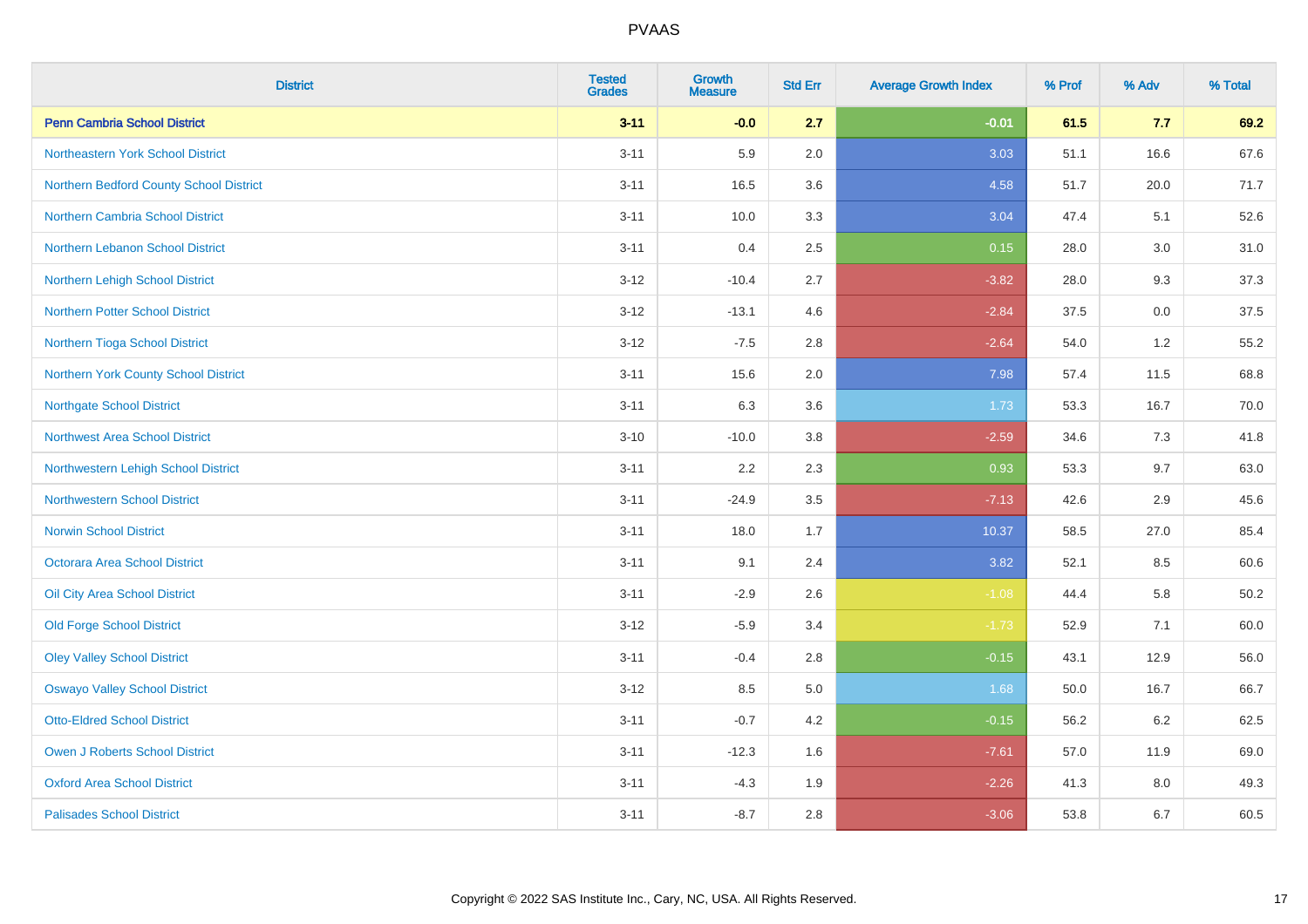| <b>District</b>                               | <b>Tested</b><br><b>Grades</b> | <b>Growth</b><br><b>Measure</b> | <b>Std Err</b> | <b>Average Growth Index</b> | % Prof | % Adv | % Total |
|-----------------------------------------------|--------------------------------|---------------------------------|----------------|-----------------------------|--------|-------|---------|
| <b>Penn Cambria School District</b>           | $3 - 11$                       | $-0.0$                          | 2.7            | $-0.01$                     | 61.5   | 7.7   | 69.2    |
| <b>Palmerton Area School District</b>         | $3 - 11$                       | $-1.2$                          | 3.0            | $-0.39$                     | 57.4   | 5.0   | 62.4    |
| Palmyra Area School District                  | $3 - 11$                       | 5.6                             | 1.9            | 2.96                        | 56.4   | 15.6  | 72.0    |
| <b>Panther Valley School District</b>         | $3 - 12$                       | $-0.6$                          | 3.3            | $-0.19$                     | 47.9   | 4.3   | 52.1    |
| <b>Parkland School District</b>               | $3 - 11$                       | 5.3                             | 1.2            | 4.30                        | 58.0   | 22.3  | 80.4    |
| Pen Argyl Area School District                | $3-12$                         | 9.2                             | 2.7            | 3.46                        | 50.0   | 12.6  | 62.6    |
| <b>Penn Cambria School District</b>           | $3 - 11$                       | $-0.0$                          | 2.7            | $-0.01$                     | 61.5   | 7.7   | 69.2    |
| <b>Penn Hills School District</b>             | $3 - 11$                       | $-7.6$                          | 2.6            | $-2.94$                     | 33.1   | 0.7   | 33.8    |
| <b>Penn Manor School District</b>             | $3 - 11$                       | $-0.4$                          | 1.6            | $-0.25$                     | 51.9   | 12.6  | 64.5    |
| <b>Penncrest School District</b>              | $3 - 11$                       | 5.7                             | 2.2            | 2.57                        | 47.2   | 7.1   | 54.3    |
| <b>Penn-Delco School District</b>             | $3 - 11$                       | $-6.8$                          | 1.9            | $-3.51$                     | 46.6   | 3.2   | 49.8    |
| <b>Pennridge School District</b>              | $3 - 10$                       | $-16.8$                         | 1.4            | $-11.59$                    | 46.8   | 8.0   | 54.9    |
| <b>Penns Manor Area School District</b>       | $3 - 12$                       | $-17.0$                         | 3.7            | $-4.52$                     | 29.7   | 3.1   | 32.8    |
| <b>Penns Valley Area School District</b>      | $3-12$                         | 14.0                            | 2.9            | 4.80                        | 41.9   | 23.1  | 65.0    |
| <b>Pennsbury School District</b>              | $3 - 11$                       | 11.7                            | 1.5            | 7.90                        | 60.1   | 21.3  | 81.3    |
| Pennsylvania Cyber Charter School             | $3 - 11$                       | 11.6                            | 1.5            | 7.54                        | 46.3   | 5.0   | 51.3    |
| Pennsylvania Distance Learning Charter School | $3 - 12$                       | 9.3                             | 4.2            | 2.22                        | 42.2   | 3.1   | 45.3    |
| Pennsylvania Leadership Charter School        | $3 - 11$                       | 4.6                             | 2.2            | 2.13                        | 55.4   | 11.2  | 66.7    |
| Pennsylvania Virtual Charter School           | $3 - 11$                       | 11.8                            | 3.5            | 3.37                        | 56.5   | 11.1  | 67.6    |
| <b>Penn-Trafford School District</b>          | $3 - 11$                       | 13.4                            | 1.7            | 7.87                        | 62.3   | 21.9  | 84.2    |
| People For People Charter School              | $3-12$                         | 13.3                            | 5.5            | 2.43                        | 13.5   | 0.0   | 13.5    |
| <b>Pequea Valley School District</b>          | $3 - 11$                       | $-5.8$                          | 3.2            | $-1.80$                     | 39.8   | 9.1   | 48.9    |
| <b>Perkiomen Valley School District</b>       | $3 - 11$                       | $-3.5$                          | 1.6            | $-2.18$                     | 53.8   | 13.4  | 67.2    |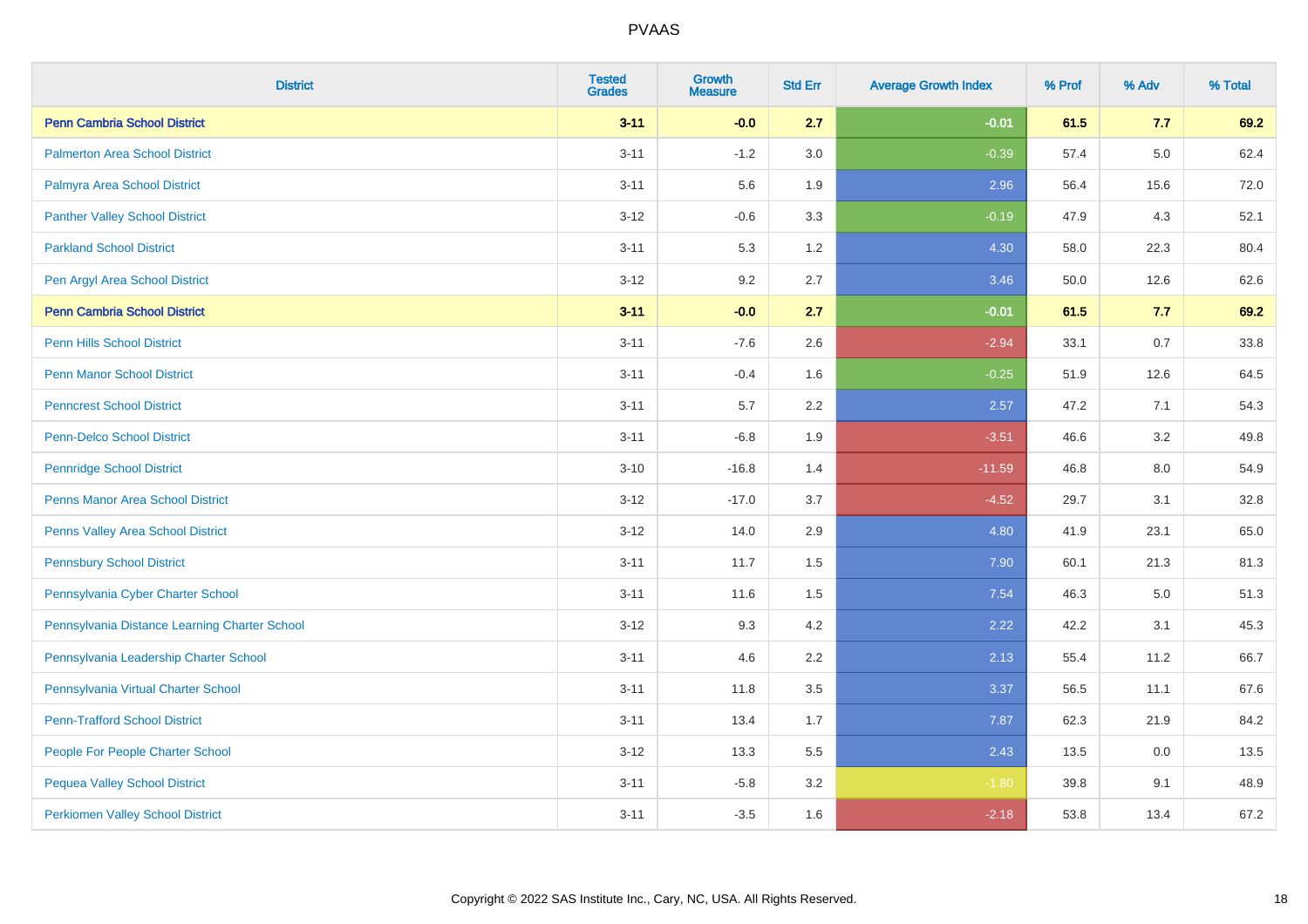| <b>District</b>                                                       | <b>Tested</b><br><b>Grades</b> | <b>Growth</b><br><b>Measure</b> | <b>Std Err</b> | <b>Average Growth Index</b> | % Prof | % Adv | % Total |
|-----------------------------------------------------------------------|--------------------------------|---------------------------------|----------------|-----------------------------|--------|-------|---------|
| <b>Penn Cambria School District</b>                                   | $3 - 11$                       | $-0.0$                          | 2.7            | $-0.01$                     | 61.5   | 7.7   | 69.2    |
| Perseus House Charter School Of Excellence                            | $6 - 11$                       | $-5.2$                          | 3.0            | $-1.72$                     | 16.5   | 0.0   | 16.5    |
| <b>Peters Township School District</b>                                | $3 - 11$                       | 5.0                             | 1.8            | 2.76                        | 59.8   | 26.1  | 85.9    |
| Philadelphia Academy Charter School                                   | $3 - 11$                       | $-8.9$                          | 2.9            | $-3.04$                     | 50.5   | 2.9   | 53.4    |
| Philadelphia City School District                                     | $3 - 12$                       | 7.5                             | 0.6            | 12.64                       | 38.4   | 7.0   | 45.4    |
| Philadelphia Electrical & Tech Charter High School                    | $10 - 10$                      | $-0.5$                          | 2.9            | $-0.15$                     | 8.8    | 0.0   | 8.8     |
| Philipsburg-Osceola Area School District                              | $3 - 11$                       | $-24.8$                         | 3.3            | $-7.43$                     | 19.7   | 2.6   | 22.4    |
| <b>Phoenixville Area School District</b>                              | $3 - 11$                       | $-1.7$                          | 2.1            | $-0.83$                     | 59.9   | 10.6  | 70.5    |
| <b>Pine Grove Area School District</b>                                | $3 - 11$                       | $-7.7$                          | 2.9            | $-2.66$                     | 42.3   | 7.7   | 50.0    |
| <b>Pine-Richland School District</b>                                  | $3 - 11$                       | 11.5                            | 1.8            | 6.31                        | 60.6   | 24.4  | 85.0    |
| <b>Pittsburgh School District</b>                                     | $3 - 11$                       | $-3.3$                          | 1.1            | $-3.04$                     | 33.9   | 8.2   | 42.1    |
| <b>Pittston Area School District</b>                                  | $3 - 11$                       | $-10.1$                         | 5.6            | $-1.80$                     | 38.1   | 9.5   | 47.6    |
| <b>Pleasant Valley School District</b>                                | $3 - 11$                       | 3.1                             | 2.0            | 1.57                        | 57.2   | 5.5   | 62.8    |
| <b>Plum Borough School District</b>                                   | $3 - 11$                       | $-11.3$                         | 2.2            | $-5.19$                     | 51.1   | 9.0   | 60.1    |
| Pocono Mountain School District                                       | $3 - 12$                       | $6.8\,$                         | 1.5            | 4.62                        | 45.8   | 5.0   | 50.7    |
| <b>Port Allegany School District</b>                                  | $3 - 11$                       | 4.4                             | 3.6            | 1.21                        | 28.1   | 9.4   | 37.5    |
| <b>Portage Area School District</b>                                   | $3 - 10$                       | $-8.1$                          | 3.6            | $-2.26$                     | 40.6   | 9.4   | 50.0    |
| <b>Pottsgrove School District</b>                                     | $3 - 11$                       | 2.8                             | 2.0            | 1.35                        | 44.0   | 10.0  | 53.9    |
| <b>Pottstown School District</b>                                      | $3 - 12$                       | $-4.0$                          | 2.4            | $-1.68$                     | 29.8   | 1.2   | 31.0    |
| <b>Pottsville Area School District</b>                                | $3 - 12$                       | 4.4                             | 2.3            | 1.94                        | 44.8   | 5.4   | 50.2    |
| Preparatory Charter School Of Mathematics, Science, Tech, And Careers | $9 - 10$                       | $-4.0$                          | 2.5            | $-1.59$                     | 15.0   | 0.0   | 15.0    |
| Propel Charter School - Braddock Hills                                | $3 - 11$                       | $-13.6$                         | 3.6            | $-3.81$                     | 9.7    | 1.6   | 11.3    |
| <b>Propel Charter School-Homestead</b>                                | $3 - 11$                       | $-11.7$                         | 4.1            | $-2.84$                     | 15.9   | 0.0   | 15.9    |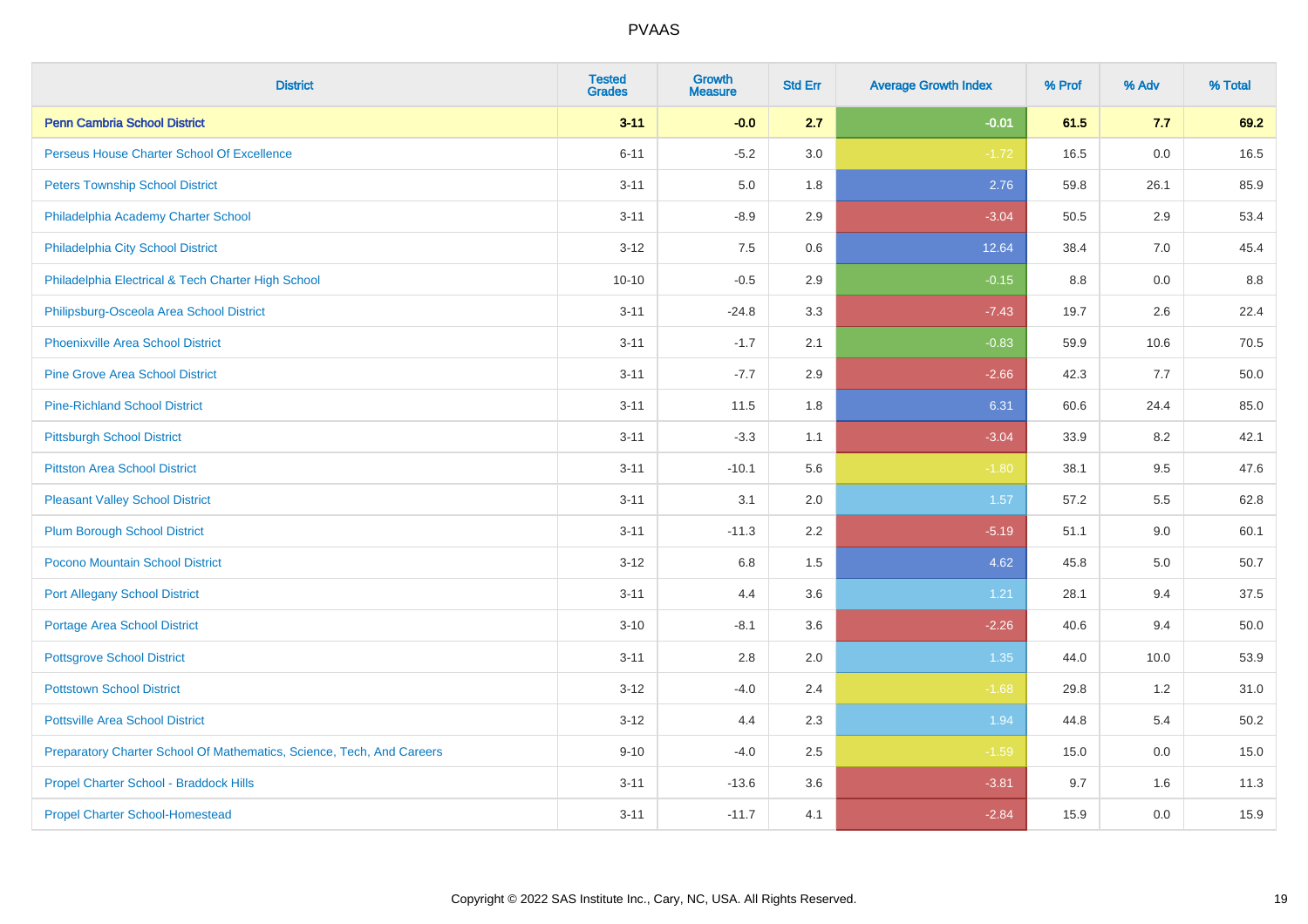| <b>District</b>                                | <b>Tested</b><br><b>Grades</b> | <b>Growth</b><br><b>Measure</b> | <b>Std Err</b> | <b>Average Growth Index</b> | % Prof | % Adv | % Total |
|------------------------------------------------|--------------------------------|---------------------------------|----------------|-----------------------------|--------|-------|---------|
| <b>Penn Cambria School District</b>            | $3 - 11$                       | $-0.0$                          | 2.7            | $-0.01$                     | 61.5   | 7.7   | 69.2    |
| <b>Propel Charter School-Montour</b>           | $3 - 10$                       | $-10.7$                         | 3.9            | $-2.71$                     | 13.7   | 0.0   | 13.7    |
| <b>Punxsutawney Area School District</b>       | $3 - 11$                       | 4.2                             | 2.9            | 1.45                        | 55.0   | 5.5   | 60.6    |
| <b>Purchase Line School District</b>           | $3 - 12$                       | 1.7                             | 3.5            | 0.47                        | 43.1   | 5.4   | 48.5    |
| <b>Quaker Valley School District</b>           | $3 - 11$                       | $-2.8$                          | 2.6            | $-1.08$                     | 55.2   | 13.2  | 68.4    |
| <b>Quakertown Community School District</b>    | $3 - 12$                       | $-4.4$                          | 1.6            | $-2.70$                     | 56.5   | 10.0  | 66.6    |
| <b>Radnor Township School District</b>         | $3 - 12$                       | 1.0                             | 2.1            | 0.50                        | 65.0   | 23.2  | 88.2    |
| <b>Reach Cyber Charter School</b>              | $3 - 11$                       | 8.1                             | 4.7            | 1.72                        | 42.4   | 4.6   | 47.0    |
| <b>Reading School District</b>                 | $3 - 11$                       | 10.1                            | 1.4            | 7.25                        | 24.7   | 2.4   | 27.2    |
| <b>Redbank Valley School District</b>          | $3 - 11$                       | $-9.5$                          | 3.4            | $-2.77$                     | 31.5   | 4.9   | 36.4    |
| Renaissance Academy Charter School             | $3 - 11$                       | 8.3                             | 3.3            | 2.54                        | 45.6   | 22.8  | 68.4    |
| <b>Reynolds School District</b>                | $3 - 10$                       | 0.5                             | 3.4            | 0.16                        | 52.1   | 7.0   | 59.2    |
| <b>Richland School District</b>                | $3 - 11$                       | 6.7                             | 2.9            | 2.33                        | 62.2   | 19.2  | 81.4    |
| <b>Ridgway Area School District</b>            | $3 - 11$                       | $-14.5$                         | 4.1            | $-3.56$                     | 49.0   | 9.8   | 58.8    |
| <b>Ridley School District</b>                  | $3 - 12$                       | 10.0                            | 1.6            | 6.10                        | 45.6   | 8.2   | 53.8    |
| <b>Ringgold School District</b>                | $3 - 11$                       | $-14.7$                         | 2.4            | $-6.04$                     | 41.5   | 7.9   | 49.4    |
| <b>Riverside Beaver County School District</b> | $3 - 11$                       | $-14.0$                         | 3.0            | $-4.64$                     | 49.4   | 8.8   | 58.2    |
| <b>Riverside School District</b>               | $3 - 11$                       | $-3.2$                          | 3.0            | $-1.09$                     | 43.0   | 9.0   | 52.0    |
| <b>Riverview School District</b>               | $3 - 11$                       | $-4.6$                          | $3.8\,$        | $-1.20$                     | 57.9   | 15.8  | 73.7    |
| <b>Roberto Clemente Charter School</b>         | $3 - 12$                       | 2.2                             | 4.9            | 0.45                        | 27.5   | 5.0   | 32.5    |
| <b>Rochester Area School District</b>          | $3 - 11$                       | $-13.2$                         | 4.6            | $-2.89$                     | 19.5   | 1.3   | 20.8    |
| <b>Rose Tree Media School District</b>         | $3 - 10$                       | $-25.6$                         | 2.4            | $-10.76$                    | 54.8   | 6.4   | 61.2    |
| <b>Saint Marys Area School District</b>        | $3 - 11$                       | 7.8                             | 2.6            | 3.04                        | 57.0   | 8.2   | 65.2    |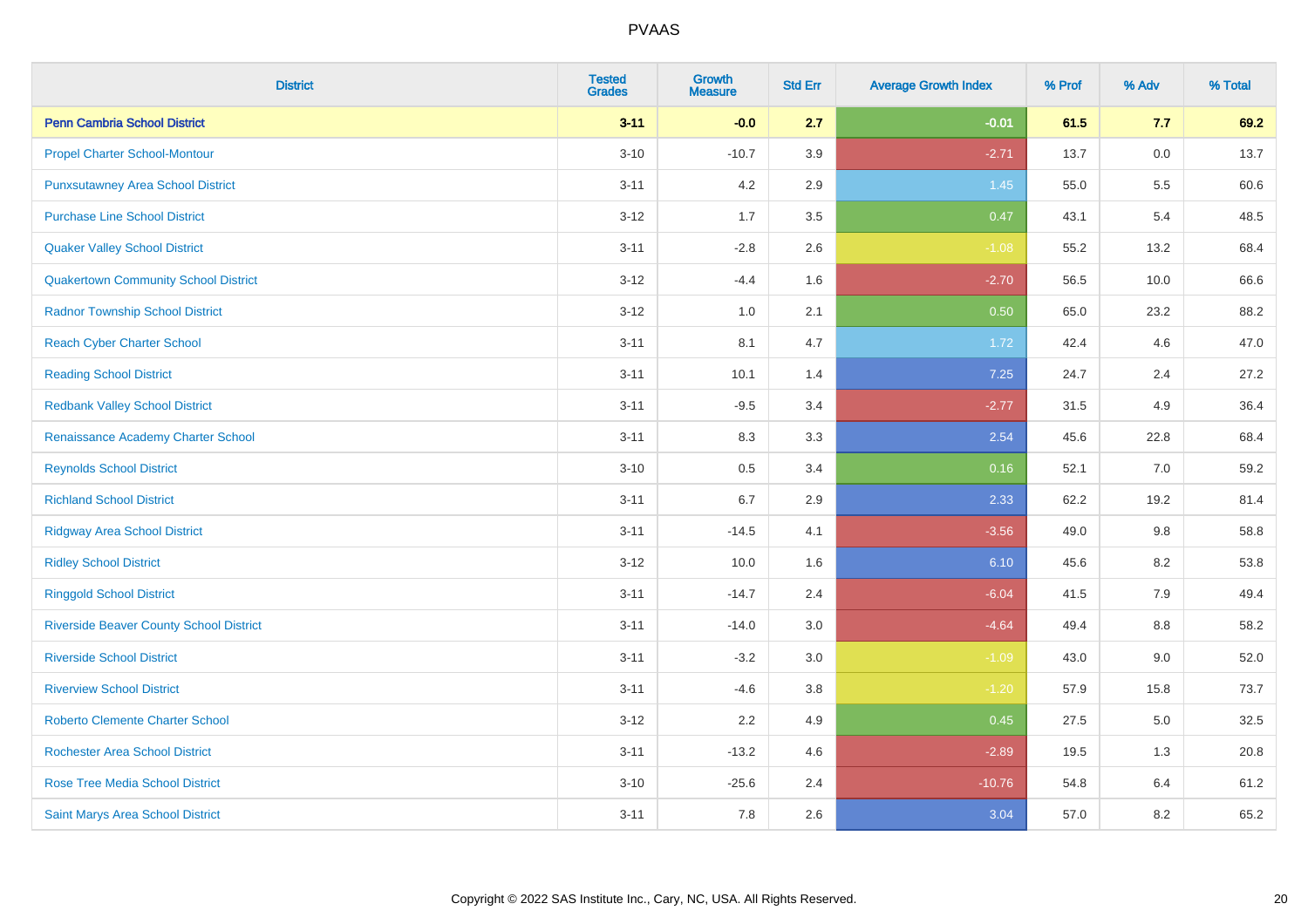| <b>District</b>                               | <b>Tested</b><br><b>Grades</b> | <b>Growth</b><br><b>Measure</b> | <b>Std Err</b> | <b>Average Growth Index</b> | % Prof | % Adv | % Total |
|-----------------------------------------------|--------------------------------|---------------------------------|----------------|-----------------------------|--------|-------|---------|
| <b>Penn Cambria School District</b>           | $3 - 11$                       | $-0.0$                          | 2.7            | $-0.01$                     | 61.5   | 7.7   | 69.2    |
| <b>Salisbury Township School District</b>     | $3 - 11$                       | 6.3                             | 3.6            | 1.77                        | 46.2   | 6.6   | 52.8    |
| Salisbury-Elk Lick School District            | $3 - 11$                       | $-13.5$                         | 5.9            | $-2.30$                     | 27.8   | 0.0   | 27.8    |
| <b>Saucon Valley School District</b>          | $3 - 11$                       | 14.7                            | 2.5            | 5.98                        | 48.7   | 20.2  | 69.0    |
| <b>Sayre Area School District</b>             | $3 - 11$                       | 11.2                            | 3.5            | 3.20                        | 52.2   | 7.5   | 59.7    |
| <b>School Lane Charter School</b>             | $3 - 11$                       | 12.4                            | 3.6            | 3.43                        | 59.1   | 9.8   | 68.9    |
| Schuylkill Haven Area School District         | $3 - 11$                       | $-15.3$                         | 3.1            | $-4.87$                     | 49.7   | 2.4   | 52.1    |
| <b>Schuylkill Valley School District</b>      | $3 - 11$                       | 1.4                             | 2.5            | 0.56                        | 55.1   | 10.2  | 65.3    |
| <b>Scranton School District</b>               | $3 - 12$                       | $-2.9$                          | 2.4            | $-1.22$                     | 45.6   | 3.6   | 49.1    |
| Selinsgrove Area School District              | $3 - 12$                       | 8.3                             | 2.3            | 3.54                        | 56.8   | 10.0  | 66.8    |
| <b>Seneca Valley School District</b>          | $3 - 11$                       | $-1.4$                          | 1.4            | $-0.99$                     | 57.2   | 11.4  | 68.6    |
| <b>Shade-Central City School District</b>     | $3 - 11$                       | $-5.9$                          | 4.6            | $-1.28$                     | 27.8   | 0.0   | 27.8    |
| <b>Shaler Area School District</b>            | $3 - 11$                       | $-0.8$                          | 1.9            | $-0.43$                     | 49.1   | 9.6   | 58.7    |
| <b>Shamokin Area School District</b>          | $3 - 11$                       | $-7.7$                          | 4.8            | $-1.60$                     | 38.1   | 3.2   | 41.3    |
| <b>Shanksville-Stonycreek School District</b> | $3 - 10$                       | $7.0\,$                         | 5.9            | 1.20                        | 64.7   | 17.6  | 82.4    |
| <b>Sharon City School District</b>            | $3 - 11$                       | 4.9                             | 2.6            | 1.87                        | 48.2   | 5.3   | 53.4    |
| <b>Sharpsville Area School District</b>       | $3 - 11$                       | $-1.4$                          | 3.5            | $-0.40$                     | 55.2   | 13.4  | 68.7    |
| <b>Shenandoah Valley School District</b>      | $3 - 11$                       | 9.7                             | 3.9            | 2.49                        | 28.3   | 5.0   | 33.3    |
| Shenango Area School District                 | $3 - 11$                       | $-2.6$                          | 3.3            | $-0.79$                     | 50.6   | 13.9  | 64.6    |
| <b>Shikellamy School District</b>             | $3 - 10$                       | $-22.3$                         | 2.5            | $-8.92$                     | 33.3   | 6.1   | 39.5    |
| <b>Shippensburg Area School District</b>      | $3 - 11$                       | 9.3                             | 1.9            | 4.84                        | 53.1   | 10.2  | 63.3    |
| <b>Slippery Rock Area School District</b>     | $3 - 11$                       | $-6.3$                          | 2.5            | $-2.51$                     | 56.2   | 9.5   | 65.7    |
| <b>Smethport Area School District</b>         | $3-12$                         | 0.6                             | 3.9            | 0.15                        | 37.0   | 1.8   | 38.9    |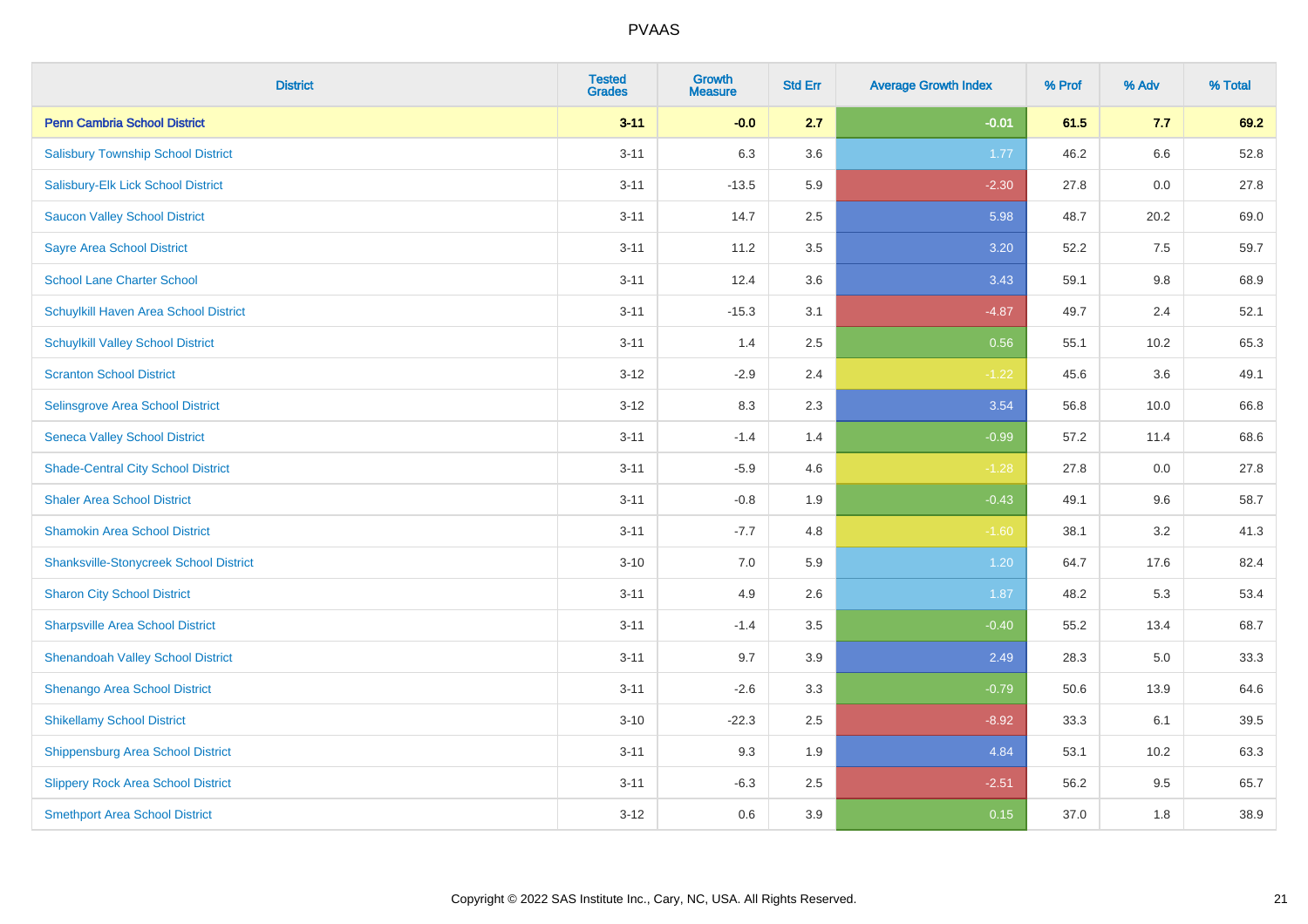| <b>District</b>                            | <b>Tested</b><br><b>Grades</b> | <b>Growth</b><br><b>Measure</b> | <b>Std Err</b> | <b>Average Growth Index</b> | % Prof | % Adv | % Total |
|--------------------------------------------|--------------------------------|---------------------------------|----------------|-----------------------------|--------|-------|---------|
| <b>Penn Cambria School District</b>        | $3 - 11$                       | $-0.0$                          | 2.7            | $-0.01$                     | 61.5   | 7.7   | 69.2    |
| <b>Solanco School District</b>             | $3 - 11$                       | $-11.0$                         | 2.0            | $-5.55$                     | 41.6   | 4.5   | 46.1    |
| <b>Somerset Area School District</b>       | $3 - 11$                       | $-4.4$                          | 2.3            | $-1.93$                     | 44.4   | 14.9  | 59.3    |
| <b>Souderton Area School District</b>      | $3 - 11$                       | 12.4                            | 1.5            | 8.28                        | 61.7   | 15.2  | 76.9    |
| South Allegheny School District            | $3 - 11$                       | $-8.8$                          | 3.2            | $-2.70$                     | 40.5   | 0.0   | 40.5    |
| South Butler County School District        | $3 - 10$                       | 3.9                             | 2.5            | 1.54                        | 53.1   | 16.6  | 69.7    |
| South Eastern School District              | $3 - 11$                       | 0.9                             | 2.4            | 0.39                        | 54.8   | 6.6   | 61.4    |
| South Fayette Township School District     | $3 - 11$                       | 1.7                             | 2.0            | 0.88                        | 61.0   | 26.5  | 87.6    |
| <b>South Park School District</b>          | $3 - 11$                       | $-11.3$                         | 2.7            | $-4.23$                     | 53.5   | 13.7  | 67.3    |
| South Side Area School District            | $3 - 11$                       | $-1.6$                          | 3.3            | $-0.48$                     | 50.0   | 6.8   | 56.8    |
| <b>South Western School District</b>       | $3 - 12$                       | 3.9                             | 1.9            | 2.08                        | 60.2   | 8.1   | 68.3    |
| South Williamsport Area School District    | $3 - 10$                       | $-5.7$                          | 2.5            | $-2.30$                     | 45.5   | 4.5   | 50.0    |
| <b>Southeastern Greene School District</b> | $3 - 10$                       | 3.3                             | 4.6            | 0.72                        | 57.6   | 6.1   | 63.6    |
| Southern Columbia Area School District     | $3 - 11$                       | $-14.6$                         | 3.0            | $-4.92$                     | 55.0   | 4.0   | 59.0    |
| <b>Southern Fulton School District</b>     | $3 - 11$                       | $-23.7$                         | 4.4            | $-5.37$                     | 34.2   | 10.5  | 44.7    |
| Southern Huntingdon County School District | $3 - 11$                       | $-12.9$                         | 3.2            | $-3.98$                     | 32.5   | 2.5   | 35.0    |
| Southern Lehigh School District            | $3 - 11$                       | $-0.4$                          | 2.3            | $-0.17$                     | 66.1   | 11.9  | 78.0    |
| Southern Tioga School District             | $3 - 11$                       | $-11.5$                         | 2.7            | $-4.25$                     | 47.8   | 6.4   | 54.3    |
| Southern York County School District       | $3 - 11$                       | 14.2                            | 2.1            | 6.91                        | 55.1   | 18.1  | 73.1    |
| <b>Southmoreland School District</b>       | $3 - 11$                       | $-8.3$                          | 3.6            | $-2.32$                     | 56.8   | 7.2   | 64.0    |
| <b>Spring Cove School District</b>         | $3 - 11$                       | 3.4                             | 2.5            | 1.33                        | 47.8   | 12.7  | 60.4    |
| <b>Spring Grove Area School District</b>   | $3 - 11$                       | 5.6                             | 2.1            | 2.68                        | 55.1   | 15.0  | 70.1    |
| <b>Springfield School District</b>         | $3 - 11$                       | 13.8                            | 1.7            | 7.99                        | 60.9   | 21.5  | 82.4    |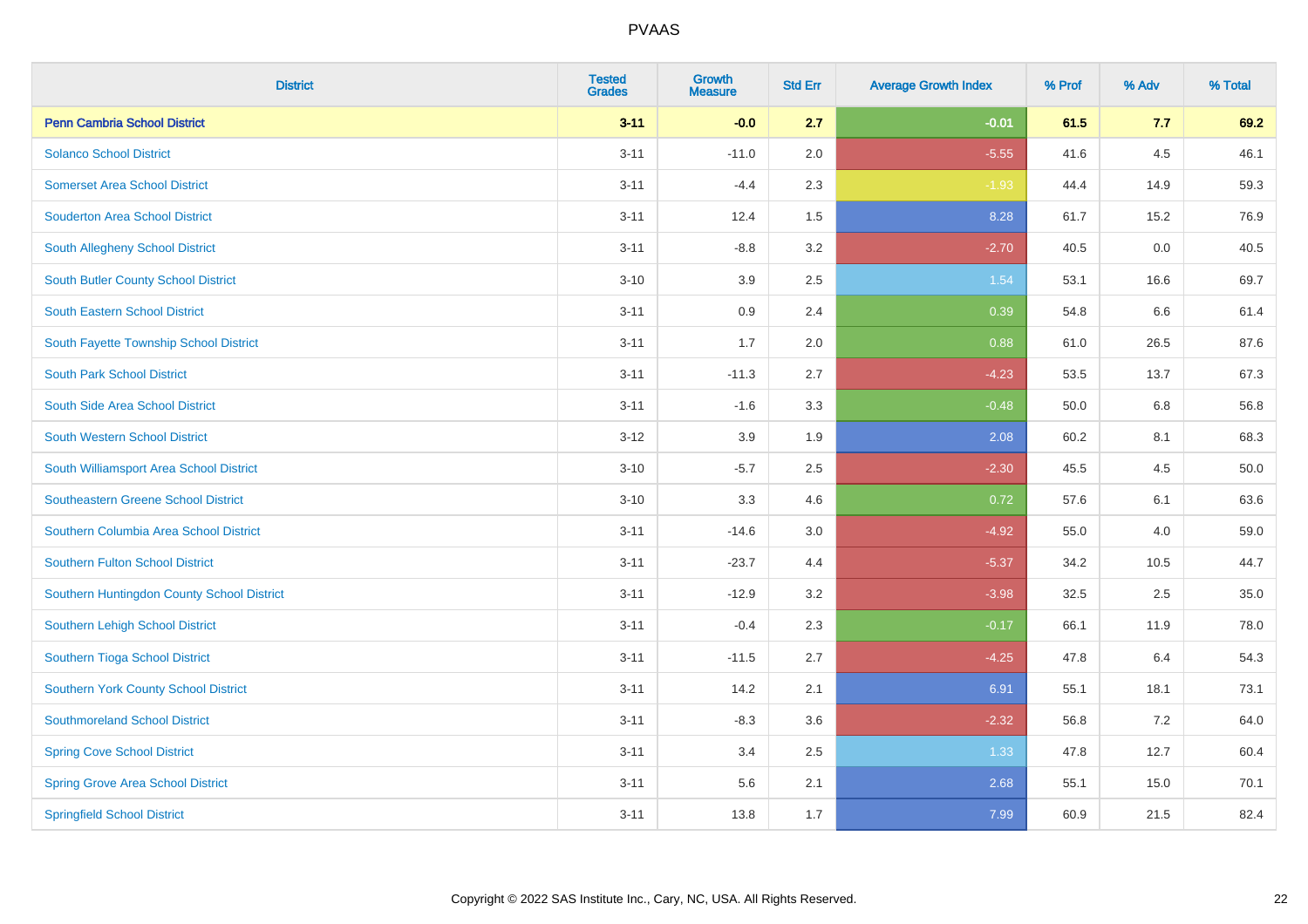| <b>District</b>                              | <b>Tested</b><br><b>Grades</b> | <b>Growth</b><br><b>Measure</b> | <b>Std Err</b> | <b>Average Growth Index</b> | % Prof | % Adv   | % Total |
|----------------------------------------------|--------------------------------|---------------------------------|----------------|-----------------------------|--------|---------|---------|
| <b>Penn Cambria School District</b>          | $3 - 11$                       | $-0.0$                          | 2.7            | $-0.01$                     | 61.5   | 7.7     | 69.2    |
| <b>Springfield Township School District</b>  | $3 - 11$                       | $-18.9$                         | 3.2            | $-5.88$                     | 62.6   | $3.6\,$ | 66.3    |
| <b>Spring-Ford Area School District</b>      | $3 - 11$                       | 6.0                             | 1.3            | 4.46                        | 60.8   | 16.5    | 77.4    |
| <b>State College Area School District</b>    | $3 - 11$                       | 20.5                            | 1.4            | 14.33                       | 58.0   | 25.9    | 84.0    |
| <b>Steel Valley School District</b>          | $3 - 11$                       | 6.5                             | 3.4            | 1.89                        | 50.7   | 5.6     | 56.3    |
| <b>Steelton-Highspire School District</b>    | $3 - 11$                       | $-11.8$                         | 3.5            | $-3.40$                     | 14.5   | 0.0     | 14.5    |
| <b>Sto-Rox School District</b>               | $3 - 10$                       | 6.6                             | 3.7            | 1.80                        | 13.4   | 0.0     | 13.4    |
| <b>Stroudsburg Area School District</b>      | $3 - 11$                       | 5.5                             | 1.9            | 2.88                        | 48.1   | 4.2     | 52.3    |
| <b>Sugar Valley Rural Charter School</b>     | $3 - 11$                       | $-11.0$                         | 4.5            | $-2.46$                     | 14.9   | 0.0     | 14.9    |
| <b>Sullivan County School District</b>       | $3 - 10$                       | $-4.0$                          | 4.4            | $-0.90$                     | 66.7   | $2.6\,$ | 69.2    |
| <b>Susquehanna Community School District</b> | $3 - 11$                       | $-2.8$                          | 4.2            | $-0.66$                     | 49.4   | 6.9     | 56.3    |
| Susquehanna Township School District         | $3 - 12$                       | $-5.8$                          | 2.7            | $-2.17$                     | 36.0   | 5.6     | 41.6    |
| <b>Susquenita School District</b>            | $3 - 11$                       | $-0.1$                          | 2.8            | $-0.01$                     | 47.7   | 10.1    | 57.8    |
| <b>Tacony Academy Charter School</b>         | $3 - 11$                       | $-14.7$                         | 3.0            | $-4.82$                     | 22.4   | 1.8     | 24.1    |
| <b>Tamaqua Area School District</b>          | $3 - 12$                       | $-8.2$                          | 2.5            | $-3.24$                     | 44.5   | 1.9     | 46.4    |
| <b>Tech Freire Charter School</b>            | $9 - 11$                       | 9.3                             | 2.9            | 3.26                        | 18.0   | 1.1     | 19.1    |
| The New Academy Charter School               | $8 - 11$                       | $-10.4$                         | 5.2            | $-2.00$                     | 0.0    | 0.0     | $0.0\,$ |
| <b>Tidioute Community Charter School</b>     | $3 - 11$                       | 5.7                             | 5.1            | 1.11                        | 34.4   | 21.9    | 56.2    |
| <b>Titusville Area School District</b>       | $3 - 11$                       | $-13.2$                         | 2.6            | $-4.99$                     | 43.2   | 4.8     | 48.0    |
| <b>Towanda Area School District</b>          | $3 - 11$                       | 4.0                             | 2.8            | 1.44                        | 39.4   | 6.6     | 46.0    |
| <b>Trinity Area School District</b>          | $3 - 11$                       | $-5.4$                          | 2.0            | $-2.71$                     | 48.3   | 11.8    | 60.1    |
| <b>Tri-Valley School District</b>            | $3 - 10$                       | $-6.4$                          | 4.1            | $-1.57$                     | 37.0   | 4.4     | 41.3    |
| <b>Troy Area School District</b>             | $3 - 10$                       | $-4.3$                          | 3.4            | $-1.26$                     | 43.2   | 5.7     | 48.9    |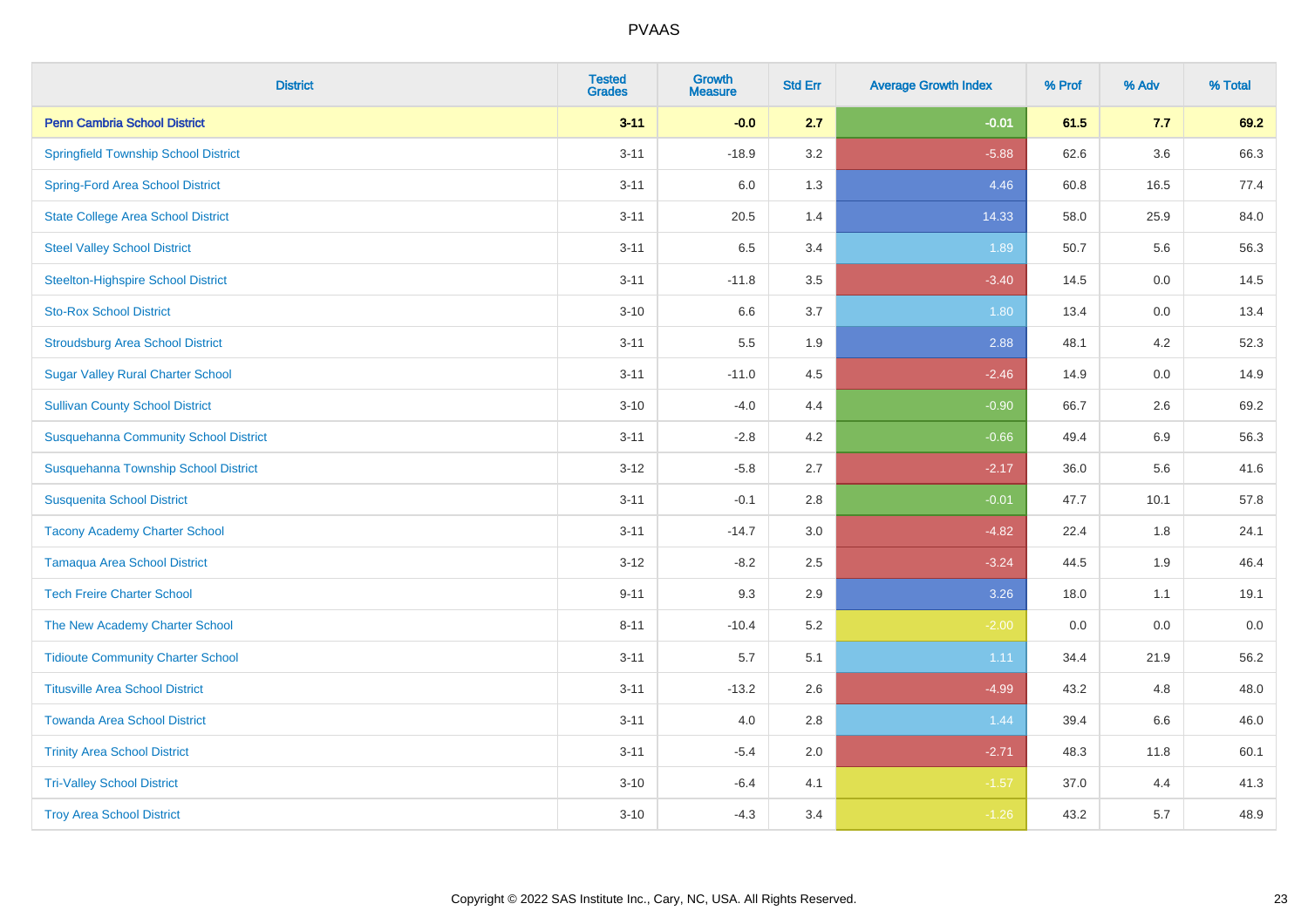| <b>District</b>                                | <b>Tested</b><br><b>Grades</b> | <b>Growth</b><br><b>Measure</b> | <b>Std Err</b> | <b>Average Growth Index</b> | % Prof | % Adv   | % Total |
|------------------------------------------------|--------------------------------|---------------------------------|----------------|-----------------------------|--------|---------|---------|
| <b>Penn Cambria School District</b>            | $3 - 11$                       | $-0.0$                          | 2.7            | $-0.01$                     | 61.5   | 7.7     | 69.2    |
| <b>Tulpehocken Area School District</b>        | $3 - 12$                       | $-13.7$                         | 2.8            | $-4.81$                     | 36.7   | $2.8\,$ | 39.4    |
| <b>Tunkhannock Area School District</b>        | $3 - 11$                       | 2.3                             | 2.2            | 1.01                        | 44.9   | 9.6     | 54.6    |
| <b>Turkeyfoot Valley Area School District</b>  | $3 - 12$                       | $-4.3$                          | 5.6            | $-0.76$                     | 22.0   | 5.1     | 27.1    |
| <b>Tuscarora School District</b>               | $3 - 11$                       | $-0.6$                          | 2.3            | $-0.27$                     | 45.1   | 8.1     | 53.2    |
| <b>Tussey Mountain School District</b>         | $3 - 12$                       | 1.5                             | 3.7            | 0.40                        | 38.6   | 1.8     | 40.4    |
| <b>Twin Valley School District</b>             | $3 - 12$                       | $-3.6$                          | 2.1            | $-1.69$                     | 49.6   | 7.1     | 56.8    |
| <b>Tyrone Area School District</b>             | $3 - 12$                       | 19.7                            | 2.5            | 7.87                        | 60.4   | 16.7    | 77.1    |
| <b>Union Area School District</b>              | $3 - 11$                       | 1.9                             | 4.3            | 0.44                        | 61.5   | 0.0     | 61.5    |
| <b>Union City Area School District</b>         | $3 - 12$                       | $-10.2$                         | 3.6            | $-2.87$                     | 42.9   | 3.2     | 46.0    |
| <b>Union School District</b>                   | $3 - 12$                       | 2.3                             | 4.2            | 0.54                        | 32.6   | 7.0     | 39.5    |
| <b>Uniontown Area School District</b>          | $3 - 11$                       | 6.0                             | 3.2            | 1.87                        | 62.4   | 5.9     | 68.2    |
| <b>Unionville-Chadds Ford School District</b>  | $3 - 11$                       | 17.1                            | 3.1            | 5.51                        | 68.1   | 13.2    | 81.3    |
| <b>United School District</b>                  | $3 - 11$                       | 2.1                             | 3.4            | 0.63                        | 60.3   | 6.6     | 66.9    |
| <b>Universal Audenried Charter School</b>      | $9 - 11$                       | $-5.8$                          | 2.4            | $-2.40$                     | 14.6   | 0.0     | 14.6    |
| <b>Upper Adams School District</b>             | $3 - 11$                       | 1.3                             | 2.9            | 0.47                        | 55.2   | $8.6\,$ | 63.8    |
| <b>Upper Darby School District</b>             | $3 - 12$                       | 6.9                             | 1.5            | 4.62                        | 45.0   | 6.7     | 51.7    |
| <b>Upper Dauphin Area School District</b>      | $3 - 11$                       | $-6.3$                          | 3.2            | $-1.98$                     | 37.4   | 4.8     | 42.2    |
| <b>Upper Dublin School District</b>            | $3 - 12$                       | 15.4                            | 1.8            | 8.53                        | 60.8   | 24.8    | 85.6    |
| <b>Upper Merion Area School District</b>       | $3 - 11$                       | 15.3                            | 2.0            | 7.62                        | 59.3   | 19.3    | 78.6    |
| <b>Upper Moreland Township School District</b> | $3 - 11$                       | $-5.0$                          | 2.2            | $-2.31$                     | 57.9   | 4.0     | 61.9    |
| <b>Upper Perkiomen School District</b>         | $3 - 11$                       | 22.1                            | 2.1            | 10.74                       | 57.7   | 13.2    | 70.9    |
| <b>Upper Saint Clair School District</b>       | $3 - 11$                       | 18.5                            | 1.7            | 10.65                       | 61.8   | 30.1    | 91.9    |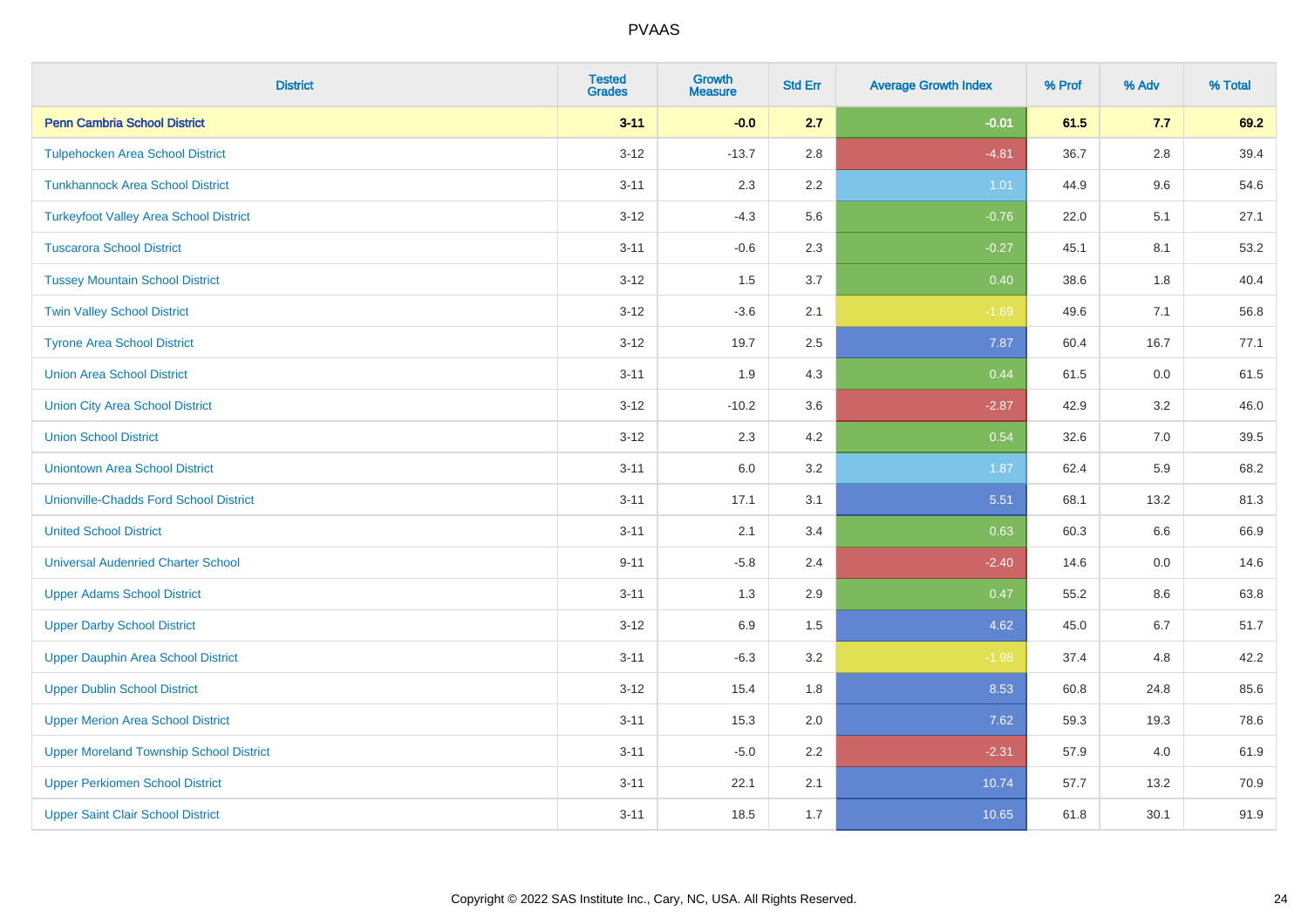| <b>District</b>                               | <b>Tested</b><br><b>Grades</b> | <b>Growth</b><br><b>Measure</b> | <b>Std Err</b> | <b>Average Growth Index</b> | % Prof | % Adv | % Total |
|-----------------------------------------------|--------------------------------|---------------------------------|----------------|-----------------------------|--------|-------|---------|
| <b>Penn Cambria School District</b>           | $3 - 11$                       | $-0.0$                          | 2.7            | $-0.01$                     | 61.5   | 7.7   | 69.2    |
| Urban Pathways 6-12 Charter School            | $6 - 11$                       | 4.8                             | 6.4            | 0.75                        | 28.6   | 0.0   | 28.6    |
| <b>Valley Grove School District</b>           | $3 - 10$                       | $-3.7$                          | 3.7            | $-1.01$                     | 51.2   | 6.1   | 57.3    |
| <b>Valley View School District</b>            | $3 - 11$                       | 18.1                            | 2.4            | 7.42                        | 53.7   | 14.7  | 68.4    |
| <b>Wallenpaupack Area School District</b>     | $3 - 11$                       | $-7.1$                          | 2.3            | $-3.09$                     | 40.8   | 2.4   | 43.1    |
| <b>Wallingford-Swarthmore School District</b> | $3 - 10$                       | 0.9                             | 2.4            | 0.38                        | 64.4   | 22.7  | 87.1    |
| <b>Warren County School District</b>          | $3 - 11$                       | $-0.1$                          | 1.8            | $-0.06$                     | 37.2   | 5.3   | 42.6    |
| <b>Warrior Run School District</b>            | $3 - 11$                       | 4.6                             | 3.0            | 1.51                        | 40.9   | 8.1   | 49.0    |
| <b>Warwick School District</b>                | $3 - 11$                       | 5.2                             | 1.9            | 2.76                        | 46.4   | 17.0  | 63.3    |
| <b>Washington School District</b>             | $3 - 11$                       | $-4.9$                          | 2.8            | $-1.76$                     | 30.1   | 2.4   | 32.5    |
| <b>Wattsburg Area School District</b>         | $3 - 11$                       | 6.5                             | 2.7            | 2.43                        | 42.7   | 7.6   | 50.3    |
| <b>Wayne Highlands School District</b>        | $3 - 11$                       | 7.8                             | 2.4            | 3.23                        | 52.3   | 13.1  | 65.4    |
| <b>Waynesboro Area School District</b>        | $3 - 12$                       | $-6.1$                          | 1.9            | $-3.20$                     | 50.0   | 6.8   | 56.8    |
| <b>Wellsboro Area School District</b>         | $3 - 11$                       | $-12.4$                         | 3.0            | $-4.11$                     | 49.2   | 11.9  | 61.1    |
| <b>West Allegheny School District</b>         | $3 - 12$                       | 4.0                             | 2.1            | 1.96                        | 63.1   | 15.7  | 78.8    |
| <b>West Branch Area School District</b>       | $3 - 11$                       | 0.2                             | 3.8            | 0.05                        | 47.2   | 1.9   | 49.1    |
| <b>West Chester Area School District</b>      | $3 - 11$                       | 12.6                            | 1.2            | 10.38                       | 66.8   | 20.2  | 87.0    |
| <b>West Greene School District</b>            | $3 - 11$                       | $-4.5$                          | 4.3            | $-1.04$                     | 36.6   | 7.3   | 43.9    |
| West Jefferson Hills School District          | $3 - 11$                       | 1.8                             | 2.1            | 0.88                        | 55.7   | 20.8  | 76.4    |
| <b>West Middlesex Area School District</b>    | $3 - 10$                       | $-8.4$                          | 3.8            | $-2.21$                     | 34.9   | 2.8   | 37.6    |
| <b>West Mifflin Area School District</b>      | $3 - 12$                       | $-12.3$                         | 2.9            | $-4.22$                     | 39.7   | 10.3  | 50.0    |
| <b>West Perry School District</b>             | $3 - 11$                       | 12.5                            | 2.5            | 4.99                        | 56.6   | 8.4   | 65.0    |
| <b>West Shore School District</b>             | $3-12$                         | 5.0                             | 1.4            | 3.59                        | 54.2   | 9.4   | 63.6    |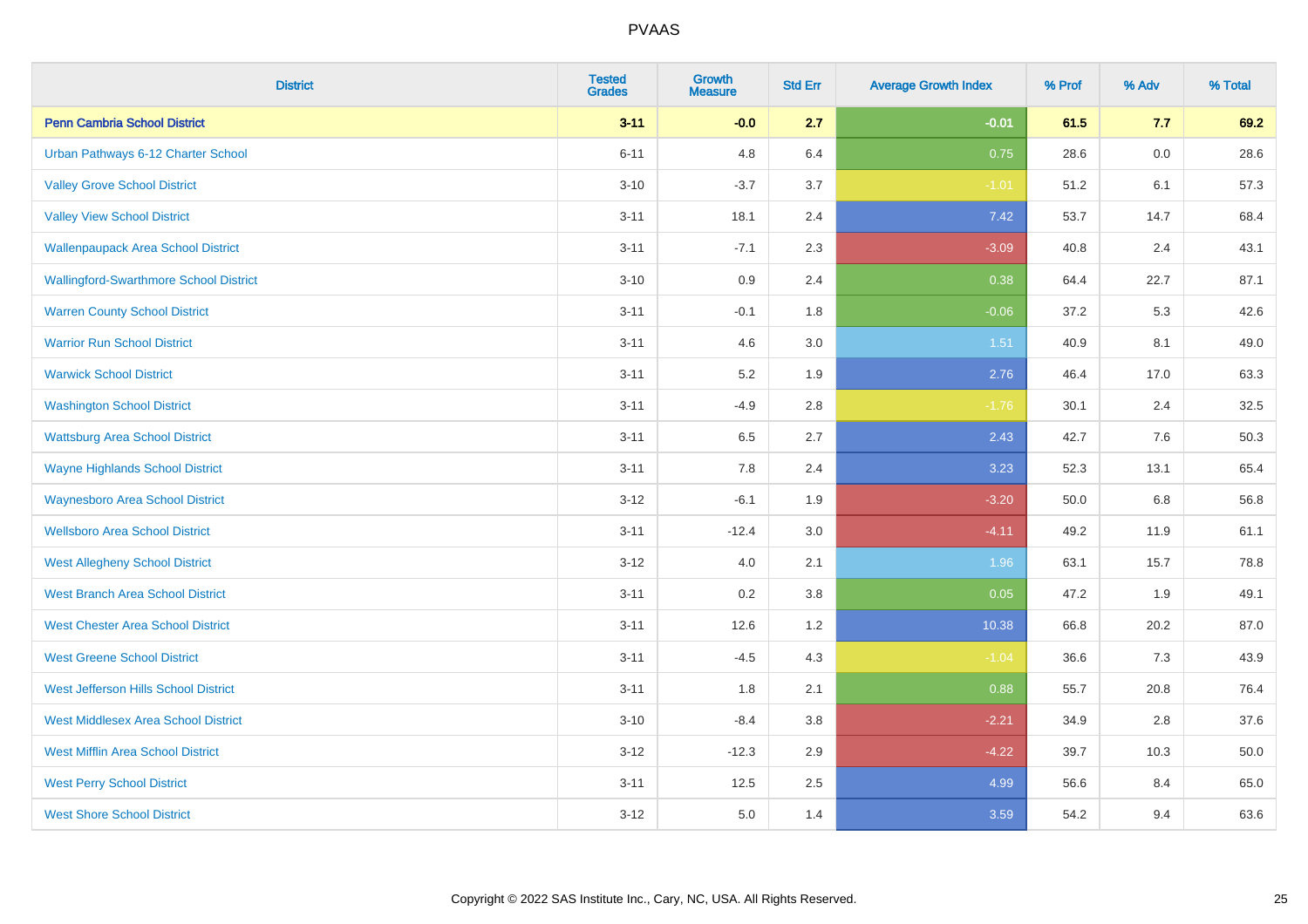| <b>District</b>                                 | <b>Tested</b><br><b>Grades</b> | <b>Growth</b><br><b>Measure</b> | <b>Std Err</b> | <b>Average Growth Index</b> | % Prof | % Adv | % Total |
|-------------------------------------------------|--------------------------------|---------------------------------|----------------|-----------------------------|--------|-------|---------|
| <b>Penn Cambria School District</b>             | $3 - 11$                       | $-0.0$                          | 2.7            | $-0.01$                     | 61.5   | 7.7   | 69.2    |
| <b>West Side CTC</b>                            | $9 - 10$                       | $-37.4$                         | 4.3            | $-8.64$                     | 8.8    | 0.0   | 8.8     |
| <b>West York Area School District</b>           | $3 - 12$                       | 3.2                             | 2.3            | 1.38                        | 53.8   | 4.4   | 58.2    |
| <b>Western Beaver County School District</b>    | $3 - 11$                       | $-7.8$                          | 4.2            | $-1.87$                     | 56.5   | 6.5   | 63.0    |
| <b>Western Wayne School District</b>            | $3 - 11$                       | 5.6                             | 2.9            | 1.93                        | 41.3   | 17.4  | 58.7    |
| <b>Westinghouse Arts Academy Charter School</b> | $9 - 10$                       | $-0.7$                          | 3.6            | $-0.19$                     | 59.2   | 8.4   | 67.6    |
| <b>Westmont Hilltop School District</b>         | $3 - 11$                       | $-4.0$                          | 2.8            | $-1.40$                     | 36.3   | 13.3  | 49.6    |
| <b>Whitehall-Coplay School District</b>         | $3 - 11$                       | 6.1                             | 1.8            | 3.45                        | 49.3   | 7.4   | 56.6    |
| <b>Wilkes-Barre Area School District</b>        | $3 - 11$                       | 0.1                             | 3.2            | 0.02                        | 35.5   | 5.4   | 40.9    |
| <b>William Penn School District</b>             | $3 - 12$                       | 8.3                             | 2.1            | 3.99                        | 35.6   | 3.0   | 38.7    |
| <b>Williams Valley School District</b>          | $3 - 11$                       | $-7.3$                          | 3.4            | $-2.13$                     | 23.2   | 0.0   | 23.2    |
| <b>Williamsburg Community School District</b>   | $3 - 11$                       | $-14.3$                         | 4.1            | $-3.48$                     | 28.3   | 0.0   | 28.3    |
| <b>Williamsport Area School District</b>        | $3 - 11$                       | 1.9                             | 1.8            | 1.04                        | 44.1   | 12.8  | 56.9    |
| <b>Wilmington Area School District</b>          | $3 - 11$                       | 7.5                             | 3.0            | 2.48                        | 55.1   | 5.1   | 60.2    |
| <b>Wilson Area School District</b>              | $3 - 11$                       | 6.0                             | 2.6            | 2.30                        | 48.7   | 8.5   | 57.2    |
| <b>Wilson School District</b>                   | $3 - 12$                       | $8.8\,$                         | 1.5            | 5.96                        | 52.6   | 14.6  | 67.2    |
| <b>Windber Area School District</b>             | $3 - 11$                       | $-7.2$                          | 3.2            | $-2.24$                     | 55.4   | 7.2   | 62.6    |
| <b>Wissahickon School District</b>              | $3 - 10$                       | 12.5                            | 1.8            | 6.85                        | 58.3   | 22.4  | 80.7    |
| <b>Woodland Hills School District</b>           | $3 - 12$                       | 3.2                             | 2.6            | 1.22                        | 31.4   | 3.6   | 35.0    |
| <b>Wyalusing Area School District</b>           | $3-12$                         | 8.8                             | 3.3            | 2.68                        | 54.6   | 11.7  | 66.2    |
| <b>Wyoming Area School District</b>             | $3 - 10$                       | $-1.3$                          | 2.6            | $-0.50$                     | 53.8   | 10.8  | 64.6    |
| <b>Wyoming Valley West School District</b>      | $3 - 11$                       | $-2.2$                          | 2.4            | $-0.91$                     | 49.4   | 3.0   | 52.4    |
| <b>Wyomissing Area School District</b>          | $3 - 12$                       | 0.8                             | 2.6            | 0.33                        | 55.7   | 17.6  | 73.3    |